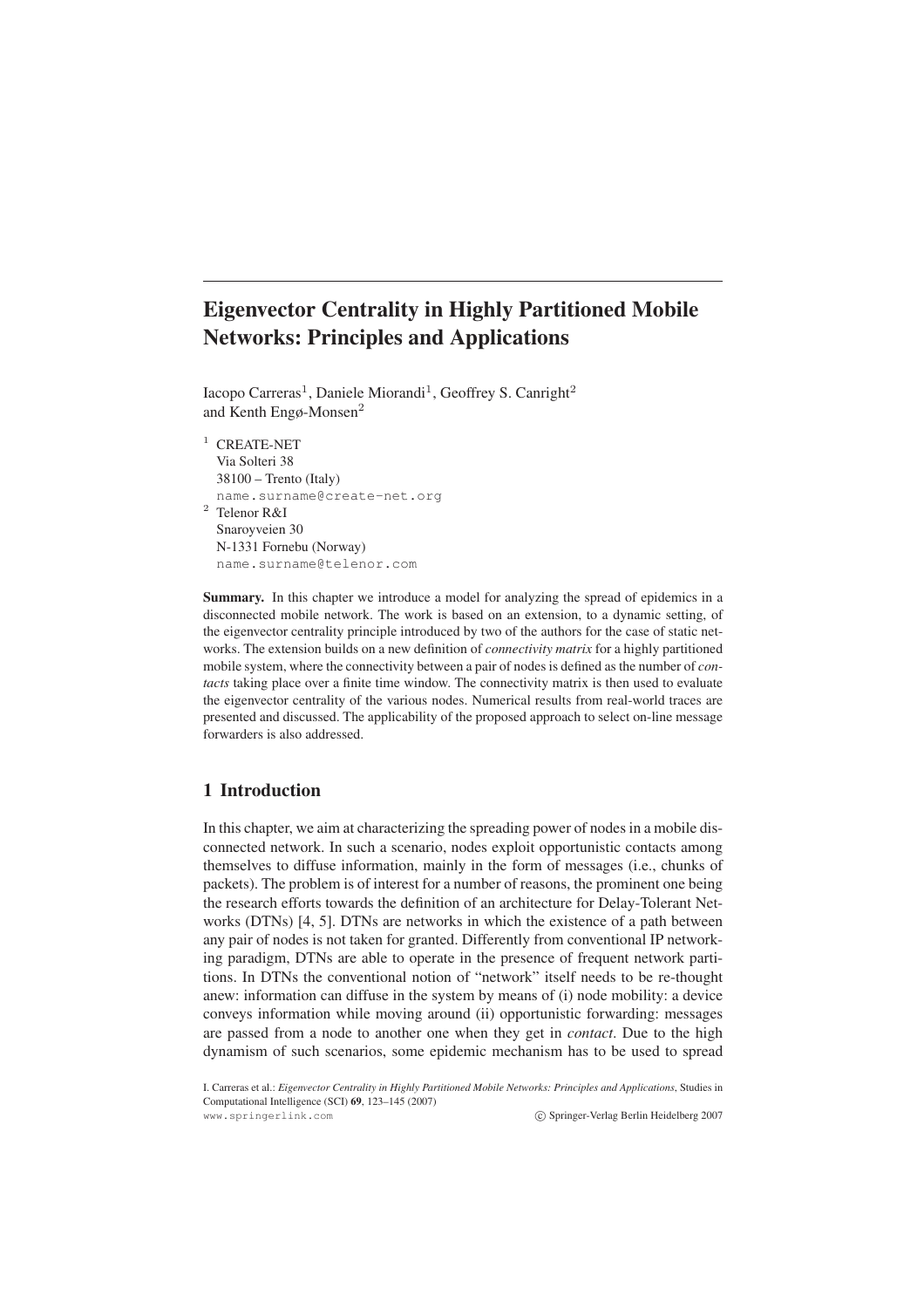information until it reaches the intended destination [6, 7, 8]. The problem we aim at tackling is to devise distributed mechanisms able to decide whether, upon meeting a given node, it should be used as a forwarder.

The starting point for our study is the work carried out by two of the authors on the spreading power of nodes in a static setting [9, 10]. The work therein focuses on the notion of *eigenvector centrality* (EVC), shown to be a meaningful measure of the ability of the nodes to spread an epidemic in the network. The EVC is computed as the eigenvector relative to the spectral radius (i.e., the largest eigenvalue) of the adjacency matrix of the network. Such a procedure is shown to produce a smooth measure, which can be used for studying the spread of epidemics [10]. Further, it implies a natural way of defining clusters in the network. The resulting network topography can be used to define regions, each region being characterized by the fact that epidemics spread extremely fast therein.

We would like therefore to extending the EVC concept to the case of highly partitioned mobile networks. The underlying idea is that EVC can be used as a metric for deciding whether a node encountered on the way should be used as a forwarder or not. This requires two main steps: (i) extending the definition of EVC to mobile disconnected scenarios, which requires to introduce an appropriate matrix able to describe well the "interaction pattern" among nodes (ii) introducing mechanisms and techniques for allowing a distributed on-line estimation of the EVC. In the chapter, we will presents techniques and results for issue (i), while some preliminary considerations will be presented for point (ii).

The main contribution of this chapter is the extension of the eigenvector centrality principle to more dynamic and disconnected scenarios. We will indeed focus on how to extend the topographic picture, with its obvious advantages for studying epidemic spreading, to a dynamic network — one in which the links are time-dependent. Our aim is to take a mobility pattern as input, to determine the time-dependent links, and finally to produce a topographic analysis analogous to the static case — with a smooth centrality function over the nodes, regions defined so as to correspond to well connected subgraphs, and a meaningful connection to the nodes' roles in spreading. Thus we want to define some kind of time-averaged or time-integrated *connectivity matrix*, with non-negative link weights. Given a suitable definition of connectivity matrix,<sup>3</sup> we can apply the EVC analysis to study its topographic properties. We introduce the notion of T-tolerant connectivity matrix, whose  $(i, j)$ -th entry equals the number of contacts between nodes i and j over a time window of length  $T$ .

The remainder of this chapter is organized as follows. In Sec. 2 we review the basic EVC concept and its application to static settings. In Sec. 3 we introduce the notion of T-tolerant connectivity matrix and show how to build it. In Sec. 4 we present some numerical results, obtained from real-world mobility traces, and discuss the properties of the correspondent systems. Sec. 5 concludes the chapter pointing out some directions for future work.

<sup>&</sup>lt;sup>3</sup> The term "connectivity matrix" can be somehow misleading, in that we are mostly interested in disconnected scenarios, where a randomly taken snapshot of the network returns a disconnected graph.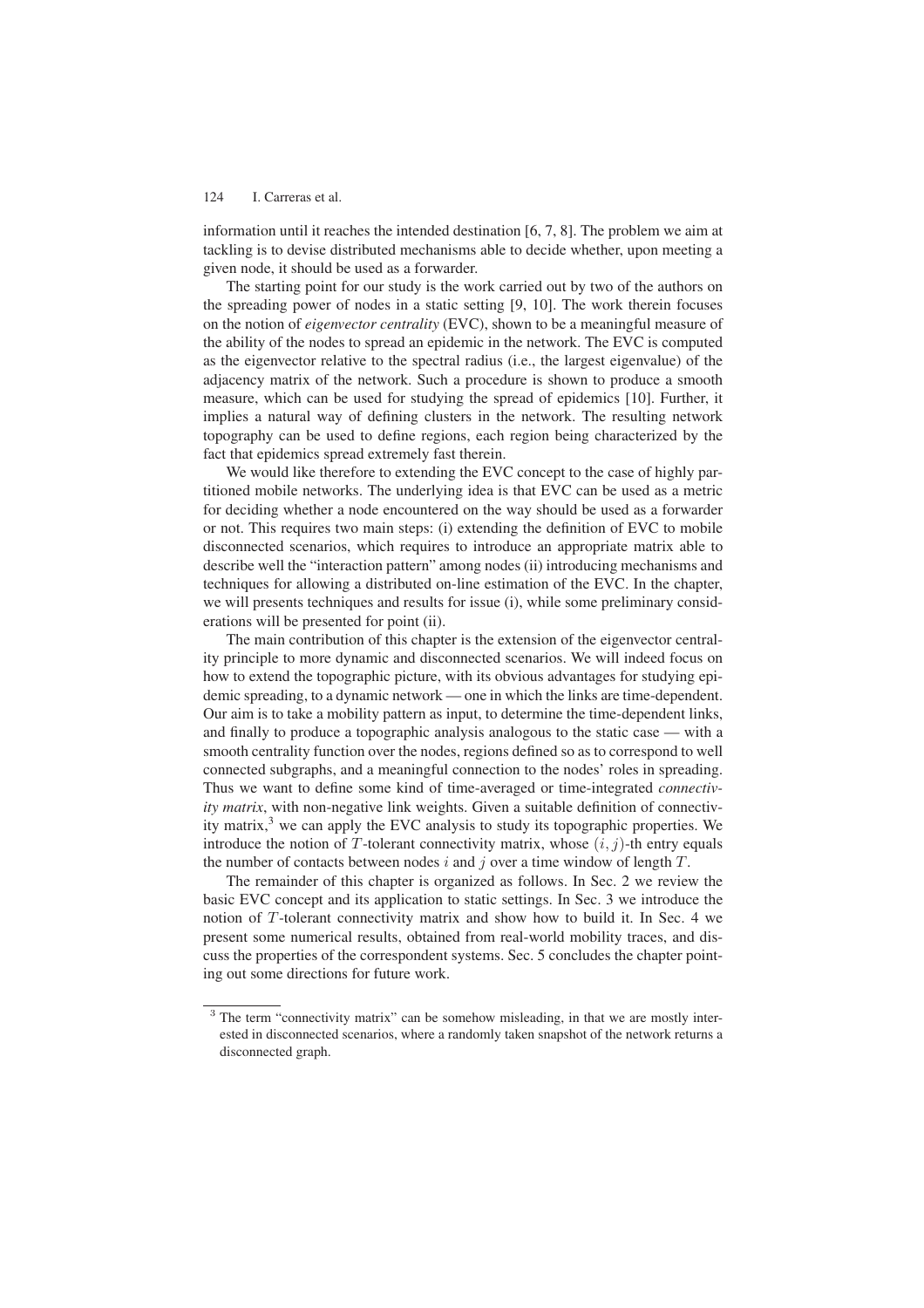# 2 Eigenvector Centrality, Topography, and Spreading

In this section we present a brief review of earlier work involving a "topographic" view of the structure of networks with undirected links. This work is presented in detail in [9] — which presents the basic structural analysis, based on eigenvector centrality or EVC [11] — and in [10] — which shows the utility of this analysis for understanding and predicting the progress of epidemic spreading over the network.

### 2.1 Previous Work

A fundamental problem in network analysis is the problem of *clustering*. That is: given a network topology (possibly with weights on the links), and assuming that the network is symmetric and connected, how do we then define and identify subgraphs of the whole network which, in some well defined sense, consist of nodes which "belong together"?

One meaningful and useful notion of "belonging together" is that of "being well connected". This point of view states that the clusters (subgraphs) of a network are better connected internally than they are to other clusters. Two of us [9] have constructed a precise version of this kind of clustering criterion. That is, one can define "well-connectedness" in a number of ways; but one definition — valid for a single node — is that the node be well connected to nodes that are well connected. This is of course a circular definition, which however is readily formulated mathematically [9, 11]. The resulting single-node measure of well-connectedness is termed "eigenvector centrality" or EVC [11]. Let us consider a graph model of the network topology and denote by A the corresponding adjacency matrix.

The EVC of a node  $i$  is defined being proportional to the sum of the the EVC of i's neighbors:

$$
e_i = \frac{\sum\limits_{j=nn(i)} e_j}{\lambda},\tag{1}
$$

where  $nn(i)$  denotes the set of neighbors of node i. We can rewrite (1) in a compact matrix form:

$$
A \cdot e = \lambda e,\tag{2}
$$

where  $e$  represents the vector of nodes' centrality scores. Otherwise stated,  $e$  is the eigenvector of A relative to the eigenvalue  $\lambda$ . A number of reasons [9, 10] lead to the choice of the maximal eigenvalue  $\lambda_{max}$ . Due to the fact that A is nonnegative,  $\lambda_{max} \geq 0$  and all the components of e are nonnegative [12].

EVC can be exploited to define clusters as follows. We note that, because of the dependence of a node's EVC on that of its neighbors, the EVC may be regarded as a "smooth" height function over the network. This smoothness motivates the appeal to topographic notions. That is: local maxima of the EVC are regarded as being the most well-connected node in a region of good connectivity. In topographic terms, these local maxima are mountain peaks. Each "mountain" (region of good connectivity) is then defined by its peak, plus a rule for membership of other (non-peak) nodes [9]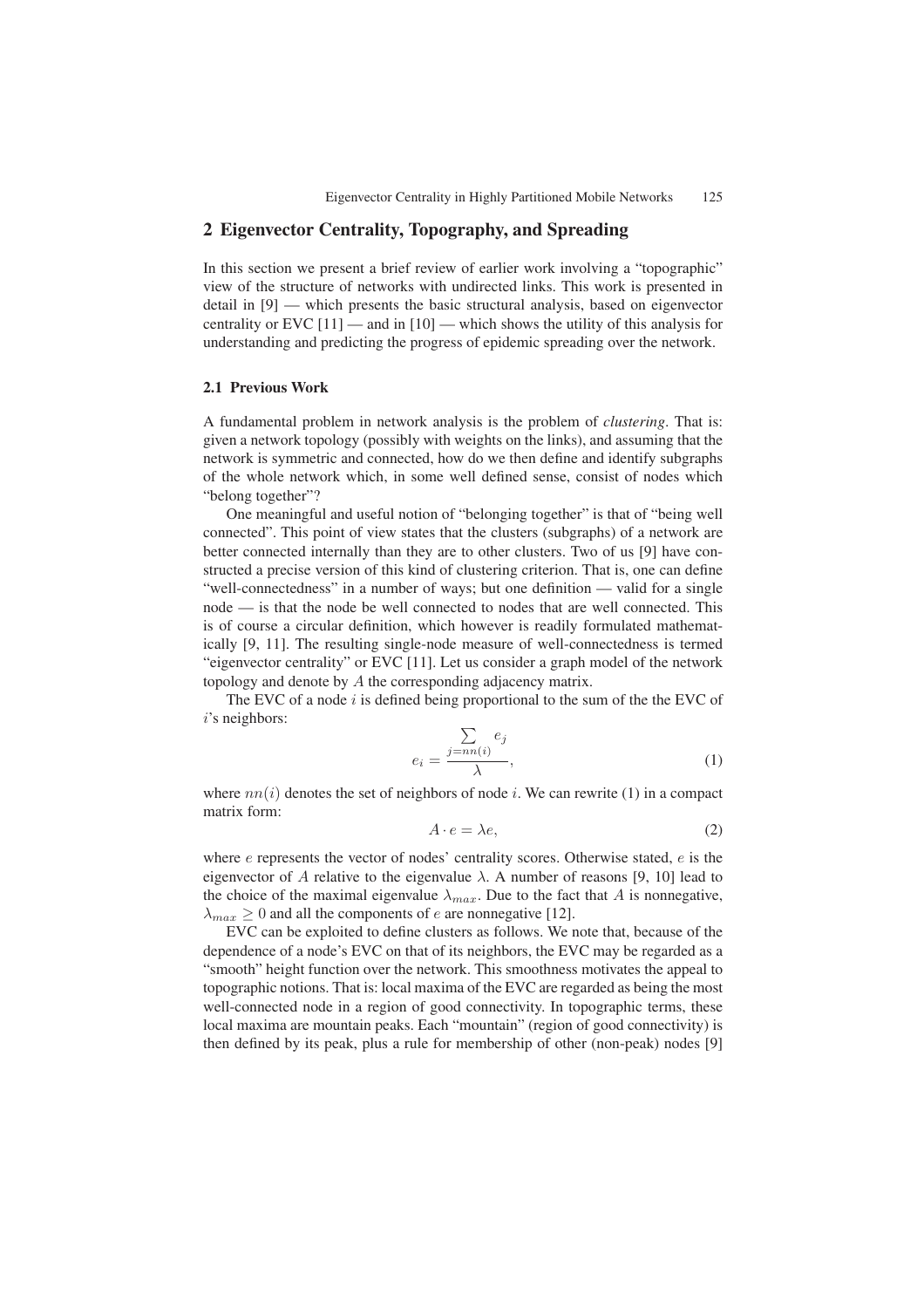in the well-connected cluster. A simple membership rule is that each node belongs to the same mountain as does its highest (EVC) neighbor. In other words: a node is connected to the cluster of its best connected neighbor. With this rule, essentially all nodes are assigned uniquely to one mountain; the mountains are then the well connected clusters of the graph. These are termed *regions* in the earlier work, and we will adhere to that usage here.

In more recent work [10] it has been shown that this smooth definition of well connectedness, and the resulting notion of regions, are very useful for describing and understanding the time and space (network) progression of an epidemic on an undirected network. The basic idea is that an infection front tends to move towards neighborhoods of high connectivity (EVC), because the spreading is fastest in such neighborhoods. This says in other words that the front naturally moves "uphill" over EVC contours—which in turn implies that, in general, spreading will be faster within regions (mountains) than between them. These ideas, and related ones, have been described in detail, and confirmed in simulations, in [10].

Some important points from this work which are relevant for the present chapter are:

- The importance of a node to the process of epidemic spreading may be roughly measured by the node's eigenvector centrality.
- *Regions*, as defined by the steepest-ascent rule, are clusters of the network in which spreading is expected to be relatively rapid and predictable. (Here "relatively" simply means compared to inter-region spreading.)
- Nodes whose links ("bridging links") connect distinct regions play an important role in the (less rapid, and less predictable) spreading from one region to another.

One can readily identify two important directions for extending such work, building on the work described in the previous subsection. First, the described topographic approach is, in its present form, only applicable to a *static* network. Secondly, the analysis is thus far only applicable when some entity (researcher, manager, engineer, machine) has access to knowledge of the full topology of the network. The latter constraint stems from the fact that the EVC of any node is in fact dependent on the entire topology of the network—because it is taken from the dominant eigenvector of the network's adjacency matrix, and because the network is (assumed) connected. Thus, an interesting question is how one can define local, distributed methods for finding the EVC distribution and the region structure of a given network. This question will not however be pursued in this chapter, whereas we will rather concentrate on the first issue, i.e., how to extend the EVC analysis to a mobile disconnected system.

# 3 Connecting Disconnected Networks

The results presented in the previous section justify the use of the EVC principle as a suitable metric for identifying the spreading power of nodes. The results therein clearly apply to a static network topology, where it is straightforward to define the term "connectivity matrix". Things change drastically when we look at mobile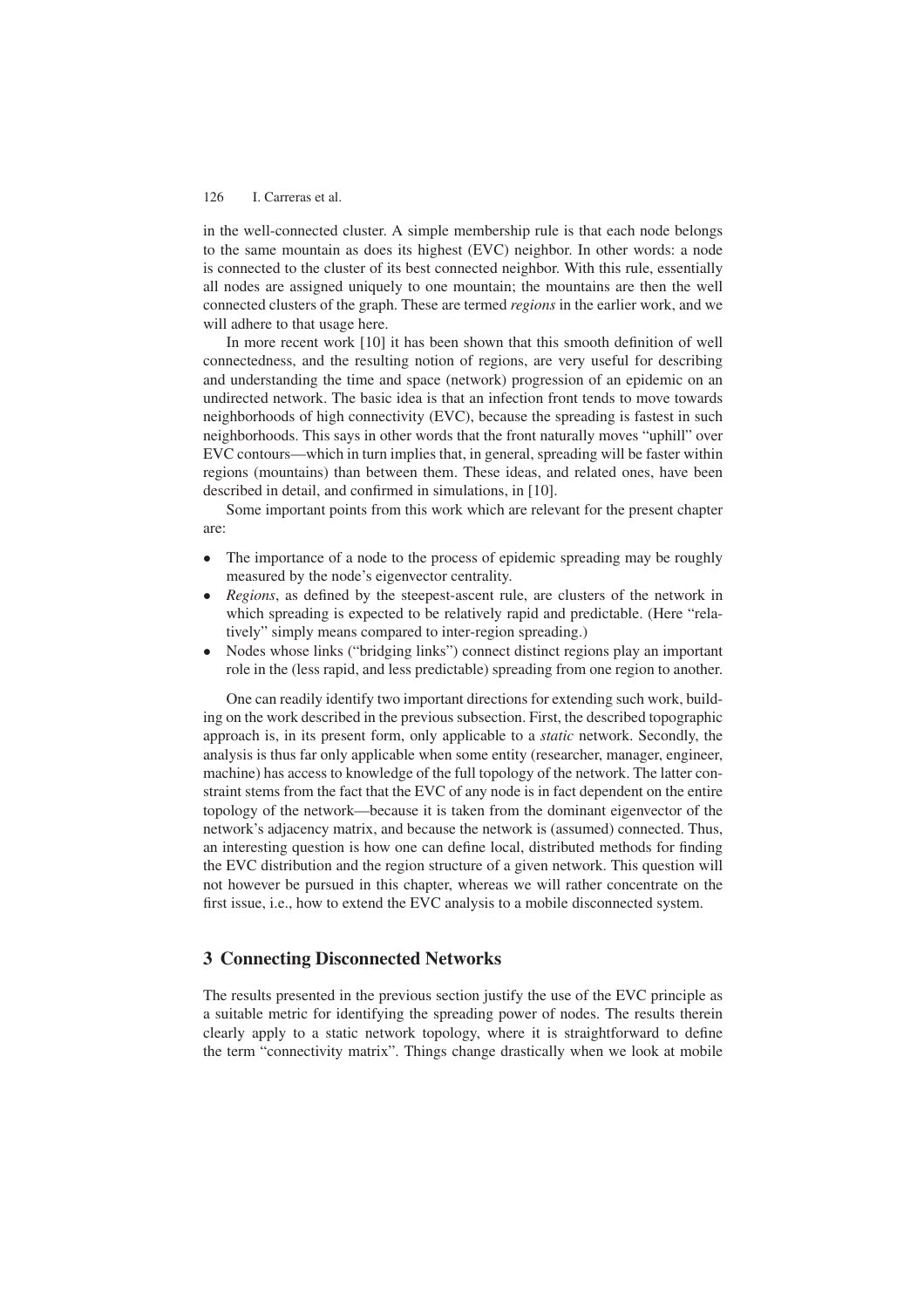networks, where links come and go. One could consider taking a snapshot of the network at a randomly chosen time instant, but this clearly does not make sense for highly partitioned mobile networks as the ones subject of our study. It is therefore imperative, in order to extend the use of EVC to such scenario, to define a suitable matrix, whose entries reflect the actual level of "interaction" among nodes in the system. In this section, we will present a simple method for building such a matrix, that we call the T-tolerant connectivity matrix of the system.

#### 3.1 Epidemic Spreading in Highly Partitioned Mobile Networks

Let us consider first the case of a wireless network in which all nodes are static. In this case, we can build a matrix A, that we call the *connectivity matrix*, by looking at the fact that two nodes are within mutual communication distance. In other words, the  $(i, j)$ -th entry is positive,  $A(i, j) > 0$  if and only if nodes i and j are within mutual communication range. For example,  $A(i, j)$  could be the rate at which two nodes are able to transmit data to each other. In this way we could account for SNR variations while still being able to define a matrix A representing the "topology" of the network. Things drastically change when we consider a mobile network. In this case, indeed, there is no standard notion of network topology we can rely on for building the connectivity matrix. This task gets even more challenging if we focus on networks operated in the *subconnectivity regime* [13], in which no giant component exists.

We are actually interested in something stronger, i.e., looking at networks in which, at any given time instant, each node is isolated with high probability. We have two reasons for looking at such scenarios. The first is technology-driven, in that there is a large number of application scenarios in which such assumptions hold. Most of them fall within the category of Delay Tolerant Networks (DTNs) [5]. DTNs are networks that are able to work in the absence of continuous connectivity. The connectivity in DTNs follows a random pattern, and is not taken for granted as in standard IP-based networks. DTNs include, e.g., Vehicular Ad hoc NETworks (VANETs), where the nodes are represented by cars, which may exchange data to run distributed services, including traffic monitoring, alert messages, personalized advertising etc.[14]. On the other hand, there is also a deep scientific reason for looking with interest at networks operated in this regime. Indeed, deep results in the field of network information theory state that connected wireless networks present poor scalability properties [15]. This is mainly rooted in the fact that network operations, in the wireless domain, are interference-limited. And the need for maintaining a connected network leads to the necessity of using a quite large communication range, at the expense of network capacity. On the other hand, nodes mobility can be exploited, for a network operating in the subconnectivity regime, to achieve a scalable network model  $[16]$ <sup>4</sup>

 $4$  In particular, for a connected network of  $n$  nodes, half of which act as sources and the other half as receivers, the per-connection throughput scales as  $\Theta\left(\frac{1}{\sqrt{n}}\right)$ , whereas in a mobile network with the two-hop relaying scheme in [16], the same quantity scales as  $\Theta(1)$ .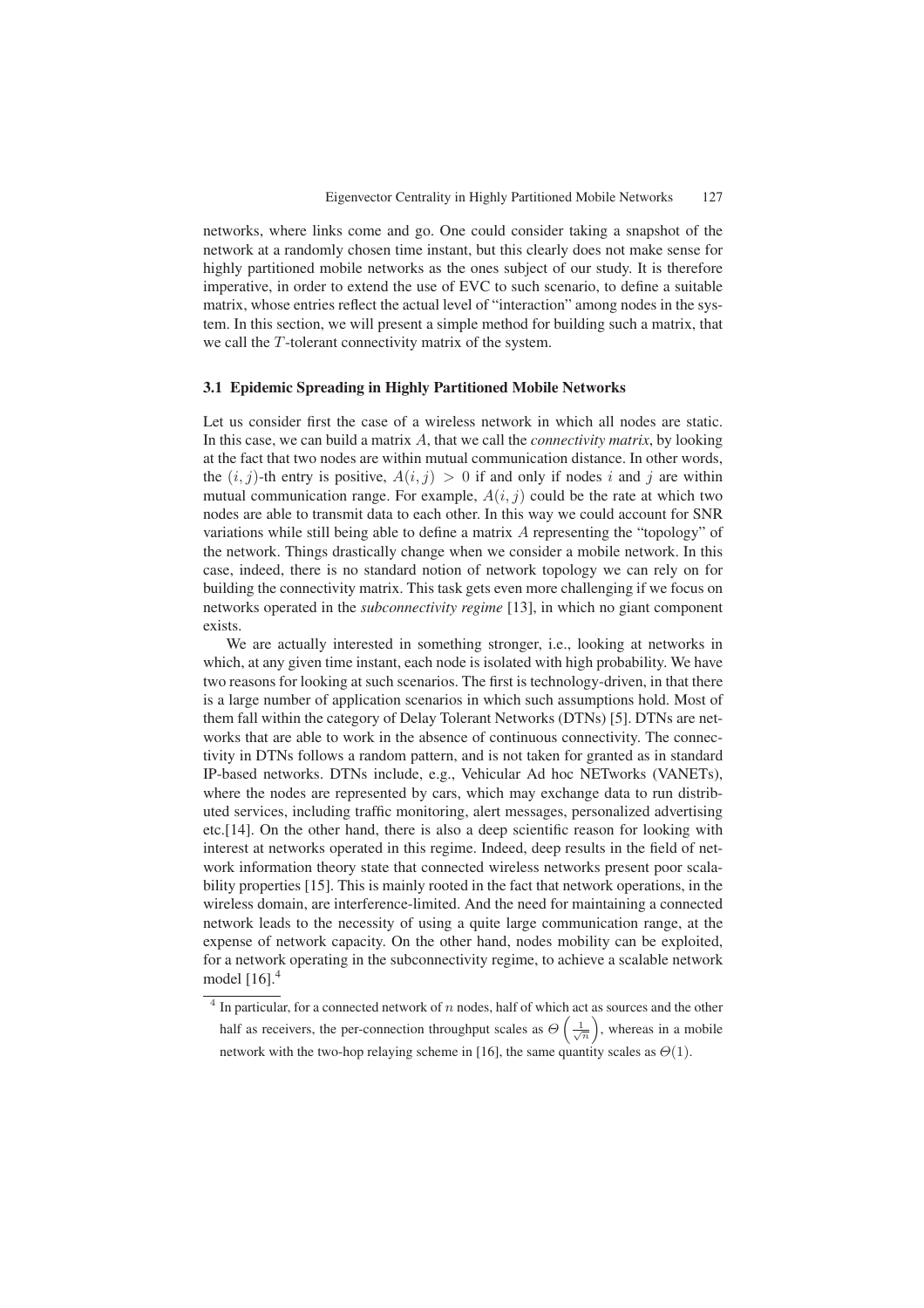Given the aforementioned scenario, it remains to discuss how information can be successfully delivered in such systems. Standard routing algorithms were indeed built for wired networks, in which links are static. It is therefore sufficient to discover the route to the intended destination and use it for transmitting all data packets. In a highly mobile system, on the other hand, the notion of route itself looses its significant, since the destination becomes a "mobile target" and does not have a destination address any longer. Keeping track of the movements of all nodes is clearly not feasible, due to the obvious scalability problems related to the amount of control traffic. It is therefore imperative, for such scenarios, to resort to some form of epidemic forwarding [6]. In such protocols, data packets spread in the network like a virus or some other forms of epidemics. Nodes which carry the packets may infect nodes who had not received it yet (also called "susceptible" in standard epidemiology lexicon). Also in this case, in principle, scalability problems could arise, due to the fact that the number of copies of a message in the network grows exponentially over time. Mechanisms are needed to limit the spreading of epidemic data, in the form, e.g., of limiting the lifetime of a packet [1], the number of nodes a single user can infect (also called  $K$ -copy relaying protocols  $[20]$ ) or by limiting the number of hops a packet can traverse. Also mechanisms based on the use of a "vaccine" or "immunization" in the form of so-called anti-packets were devised [2]. On the other hand, we envision to enhance these schemes by assigning to each node a value (a sort of fitness level) which describes their ability to spread an epidemic on the network. A node with a high fitness level has therefore a high level of interactions with many other nodes in the network, and configures itself as a good carrier of messages to the intended destination. Forwarding decisions (i.e., decisions whether to forward a message to an encounter or not) are taken on the basis of such fitness value. In this paper, we do not aim at specifying the exact mechanism based on which such system should work. Our target is to define a suitable method for *computing* such a fitness value.

In a disconnected scenario, where nodes are isolated most of the time, the only mean of transmitting information is given by *meetings* among nodes. Nodes i and j are said to meet at time t if, given an infinitesimal amount of time  $\delta t$ , at time  $t - \delta t$  they were not able to transmit messages to each other, while they could do so at time  $t + \delta t$ . Meetings form a random pattern, which depends on (i) the mobility of nodes (ii) the random channel fluctuations. Meetings are characterized by (i) the IDs of nodes which get within mutual communication range (ii) the time at which the meeting takes place (iii) the duration of the meeting. The last parameter reflects the length of the time interval during which nodes are able to communicate. We actually overlook issue (iii), and consider that the duration of a meeting is sufficient for delivering all the data which needs to be transferred. This is reasonable since, with current wireless technologies (e.g., IEEE 802.11g), nodes moving even at vehicular speeds are able, in most situations, to transfer some MBytes of data [17].

In order for the EVC analysis to produce meaningful results, the matrix A should relate to a graph which is connected with high probability. On the other hand, given our assumptions, a randomly taken snapshot of the network status would report a graph which is almost surely disconnected. We need therefore to devise a mechanism able to enable us to pass from the *subcritical* to the *supercritical* regime.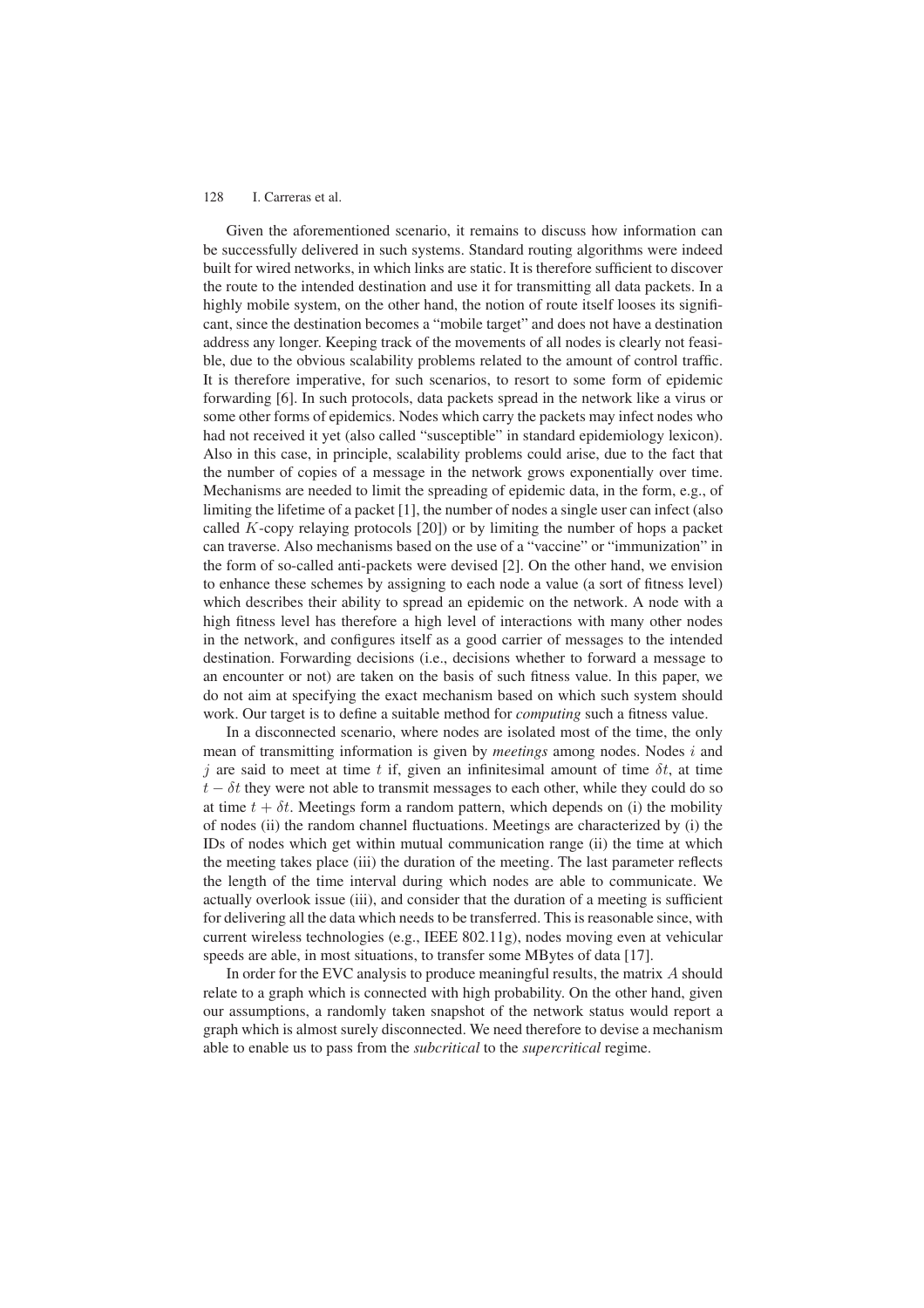# 3.2 The *T* -Tolerant Connectivity Matrix

The basic idea which we propose for building the matrix  $A$  is to consider an integrated version of the instantaneous network connectivity. Given a constant  $T$ , we construct the  $T$ -tolerant connectivity matrix  $A_T$  by considering all the meetings taking place over a time window of length T. The  $(i, j)$ -th entry  $A_T(i, j)$  equals the number of meetings taking place in the time interval  $[t_0, t_0 + T)$ , where  $t_0$  is a given initial time instant.

The underlying idea is the following. If the weight of a link increases with the strength or frequency of the connection — or, in other words, with the probability of spreading an "infection" over the link — then the analysis of this connectivity matrix may be expected to give useful information about how an infection (or message) is likely to be spread in a network of mobile nodes. Subsequent analysis is then the same as done in [9] and [10]; and because of this assumption about the link weights, the results should be useful for describing the process of diffusion of messages in the network, and for getting insight into the role played by the various nodes in the spreading process.

The definition of the T-tolerant connectivity matrix is worth some comments. In particular, the choice of an adequate time window  $T$  appears non-trivial. The value of  $T$  shall be consistent with the nodes' dynamics, so that the matrix  $A_T$  gives rise to non-trivial results. If T is too small, most entries of  $A_T$  would turn out to be zero, the network would show low connectivity and, hence the EVC analysis would not carry any significant information. The parameter  $T$  shall be understood as a kind of time constant of the system. In particular, we are interested in working around the value of T for which the graph associated to the matrix  $A_T$  gets connected. Such value depends on the mobility and is therefore out of the control of system designers. On the other hand, such value determines the time horizon over which the system is able to deliver messages, placing therefore a constraint on the class of applications which can be supported by the system.

Recent results by the first two authors [18] show that, given a system with  $n$ nodes and where meetings take place at intensity  $\lambda^5$ , it can be shown under some independence assumptions that a *phase transition* takes place at T given by:

$$
T = \Theta\left(\frac{n\log n}{\lambda}\right). \tag{3}
$$

At such value, the graph corresponding to the skeleton of the matrix  $A_T$  passes from the subcritical to the supercritical result.

This time-integrated version of the connectivity matrix presents, however, also a shortcoming, and cannot be used — in general — to define the ability of the system to deliver data. Consider the example reported in Fig. 1, where we considered the graph  $\mathcal{G}_T$  (called the T-tolerant connectivity graph) which we can naturally associate with the matrix  $A_T$ . The graph  $\mathcal{G}_T$  has vertex set corresponding to the nodes in

<sup>&</sup>lt;sup>5</sup> In this case,  $\lambda$  has to be understood as the intensity of the point process that can be easily constructed to reflect the dynamics of meetings taking place in the system.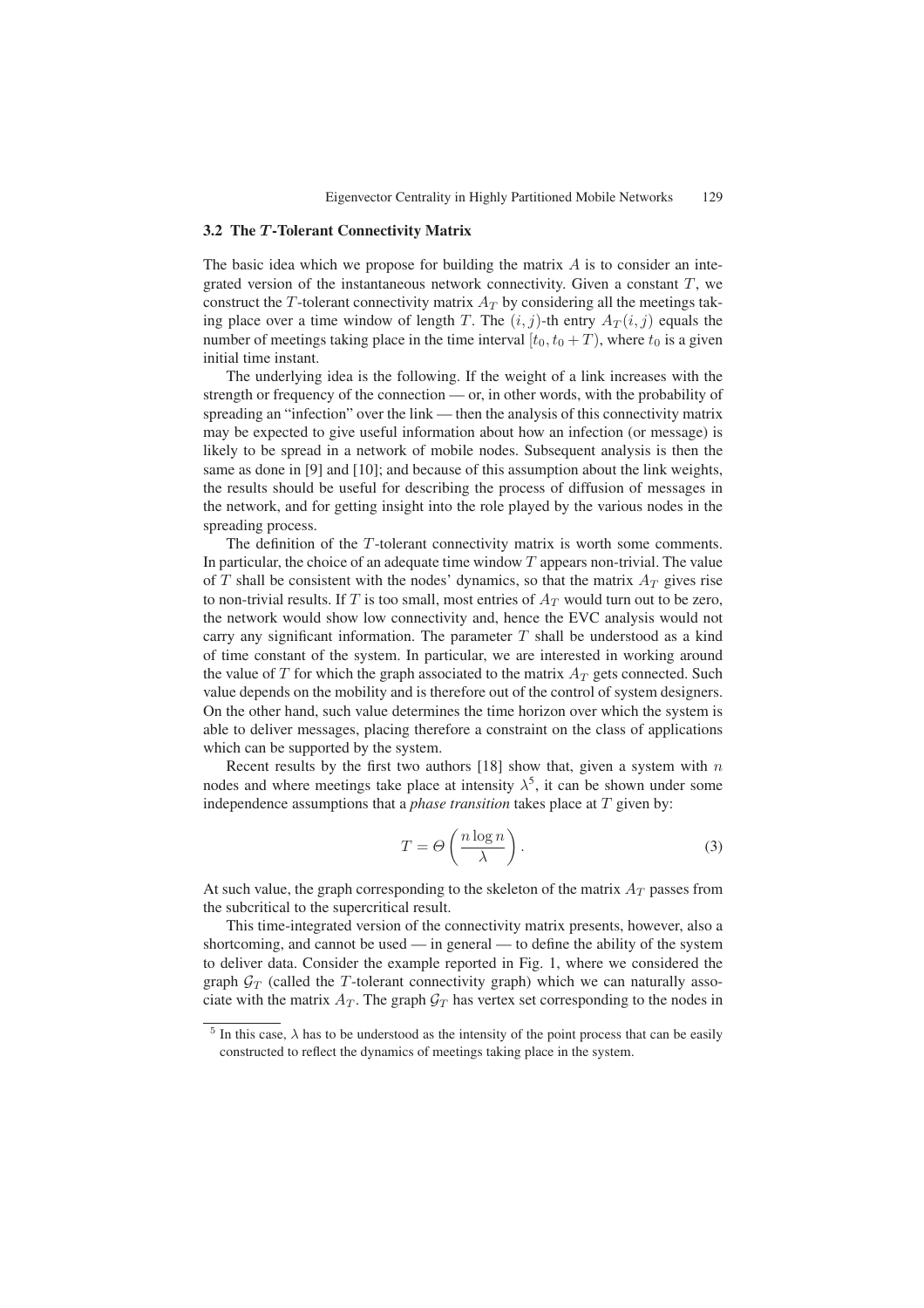the network. There is a link between  $i$  and  $j$  if and only if there is a non-zero value in the corresponding entry of the matrix  $A_T$ . The link is labelled (or weighted) with the value of the corresponding matrix entry. In the situation considered in Fig. 1 there are three nodes, A, B and C. At time  $t_1$ , nodes A and B get within mutual communication range. Thus, we set the corresponding entry in the connectivity matrix to 1, and add an edge  $(A, B)$  of unitary weight in the graph  $G$ . At time  $t_2$ , node A meets with node  $C$ . Also in this case we add an edge of unitary weight. At time  $t_3$ , node A gets again in contact with node  $C$ . The weight of the corresponding link is thus increased to 2. In the resulting graph, there is a path connecting node  $B$  to node  $C$ . However, there is a timing (or ordering) issue that is not accounted for in this construction. Indeed, node  $B$  can successfully transmit information to node  $C$  (by using A as relay), but not vice versa.

Noting this potential problem, we proceed next to experiments. We find from our experiments that the EVC analysis, when applied to such a matrix  $A_T$ , returns useful results for understanding the spread of epidemics in disconnected mobile networks. We will give some discussion of why this is so in the final section.



Fig. 1. Graphical representation of the timing issue in constructing the T-tolerant connectivity graph. In the resulting connectivity graph, there exists a path between  $B$  and  $C$ . Due to the dynamics, data originated from  $B$  can be delivered to  $C$ , but not vice versa

# 4 Experimental Results: Real-World Mobility Traces

In this section, we aim at verifying the properties, in terms of EVC distribution and spreading power of nodes, of various systems based on the deployment of disconnected mobile networks. While the analysis is carried out off-line, working on a log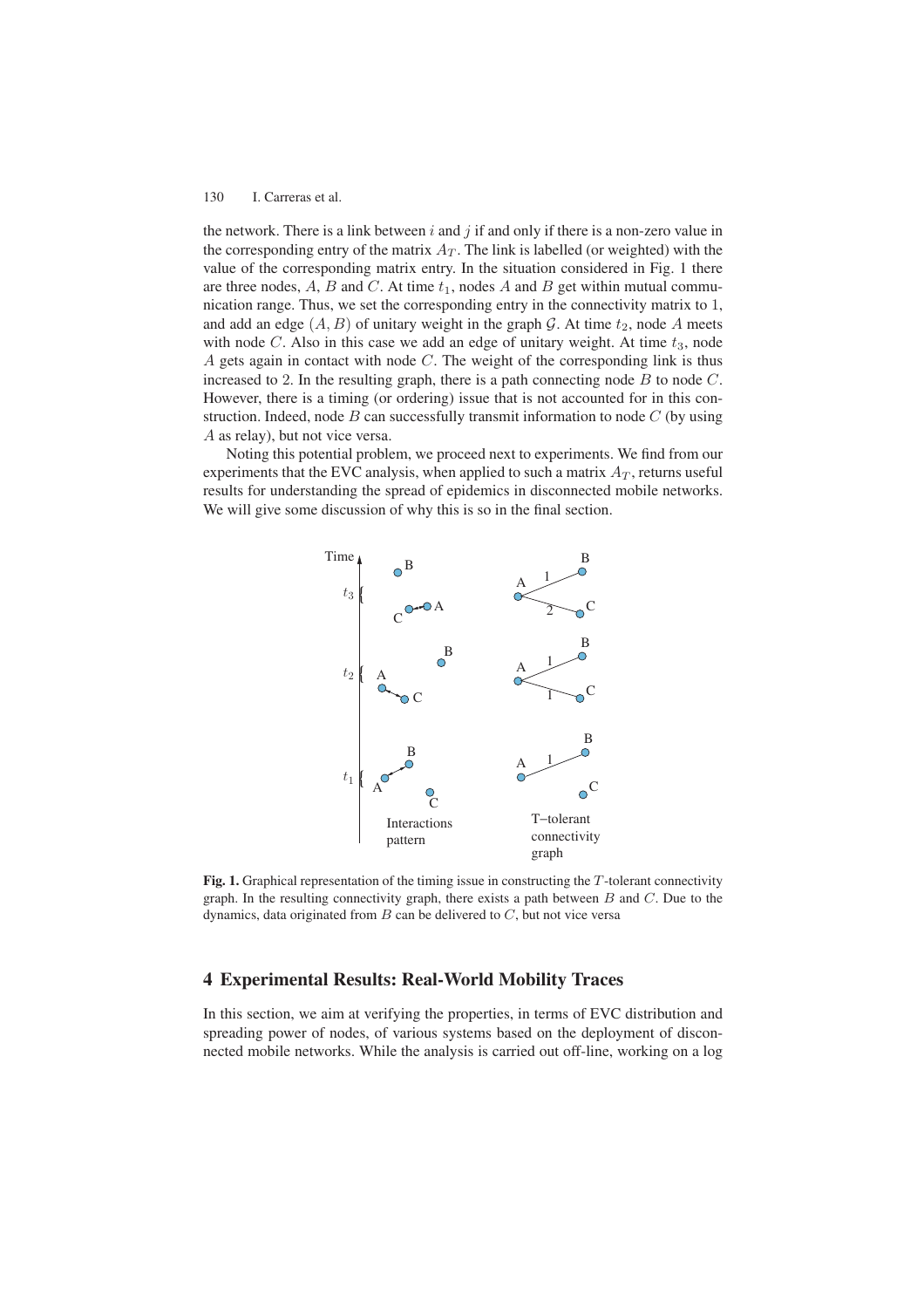file describing all the contacts having taken place over the experimentation duration, we believe it to be a useful first step for understanding the ability of EVC, coupled with the T-tolerant connectivity matrix, to describe the spreading power of nodes in such framework. In particular, we considered four classes of traces, generated in different experiments and available on the CRAWDAD database at Dartmouth College [19].

The first set of experiments were performed by Intel Cambridge and reported in [20]. In this case, the devices were iMotes, equipped with a Bluetooth radio interface, and carried around by people in (i) a lab at Cambridge University (ii) people in the Intel lab at Cambridge (iii) attendees of IEEE INFOCOM05. Each iMote periodically scans the frequency range to check if other devices are present; each contact event is registered together with its time-stamp and duration.

The second set of experiments refers to the DieselNet project at University of Massachusetts at Amherst [21]. In this case, a number of buses has been equipped with IEEE 802.11b-compliant access points, used for bus-to-bus communications. Each device records the time and location of the contacts with other buses in the system. In our analysis, the trace 30122005 has been considered.

The third set of experiments comes from the Reality Mining project at MIT [22]. Data refers to a very long period (approximately one year), over which a set of students/researchers were tracked by means of mobile phones equipped with a Bluetooth interface. As for the Intel experiment, the Bluetooth device-discovery feature is exploited in order to detect the proximity of other Bluetooth-enabled devices. Each meeting is traced, and subsequently stored in a central repository for later processing.

The fourth set of experiments comes from the Student-Net project at University of Toronto [23]. In the experimentation, students were equipped with Bluetoothenabled hand-held devices, capable of issuing inquiries and tracing any pairwise contact between users. The inquiry period was set so to preserve a 8–10 hours battery life-time. This resulted in a 16 s scan period. They performed two separate studies. The first one involved approximatively 20 graduate students only for a duration of two-and-a-half weeks, while the second one involved undergraduate students only, for a duration of 8 weeks.

All trace files have been preprocessed. We indeed observed in the traces that a single contact opportunity could lead (due to either SNR fluctuations or to the methods used to log contacts) to multiple entries in the trace file. This results in a series of "meetings" between a couple of nodes, with intermeeting times of the order of a few milliseconds, clearly not due to the devices mobility. Only the first entry in the trace file is kept for each meeting.

In Table 1, some details of the three experimentations are reported. It is worth noticing that the three experiments are referring to extremely different settings in terms of the underlying mobility pattern. As an example, Intel Exp2 refers present the results derived from nodes meeting in a relatively closed environment, such as the one performed at IEEE INFOCOM05, while the MIT Reality Mining project is considering the meetings of a nodes occurring at any time and place during the 1 year of experimentation. This results in extremely different meeting patterns, experimentation duration and number of nodes participating in the measurements.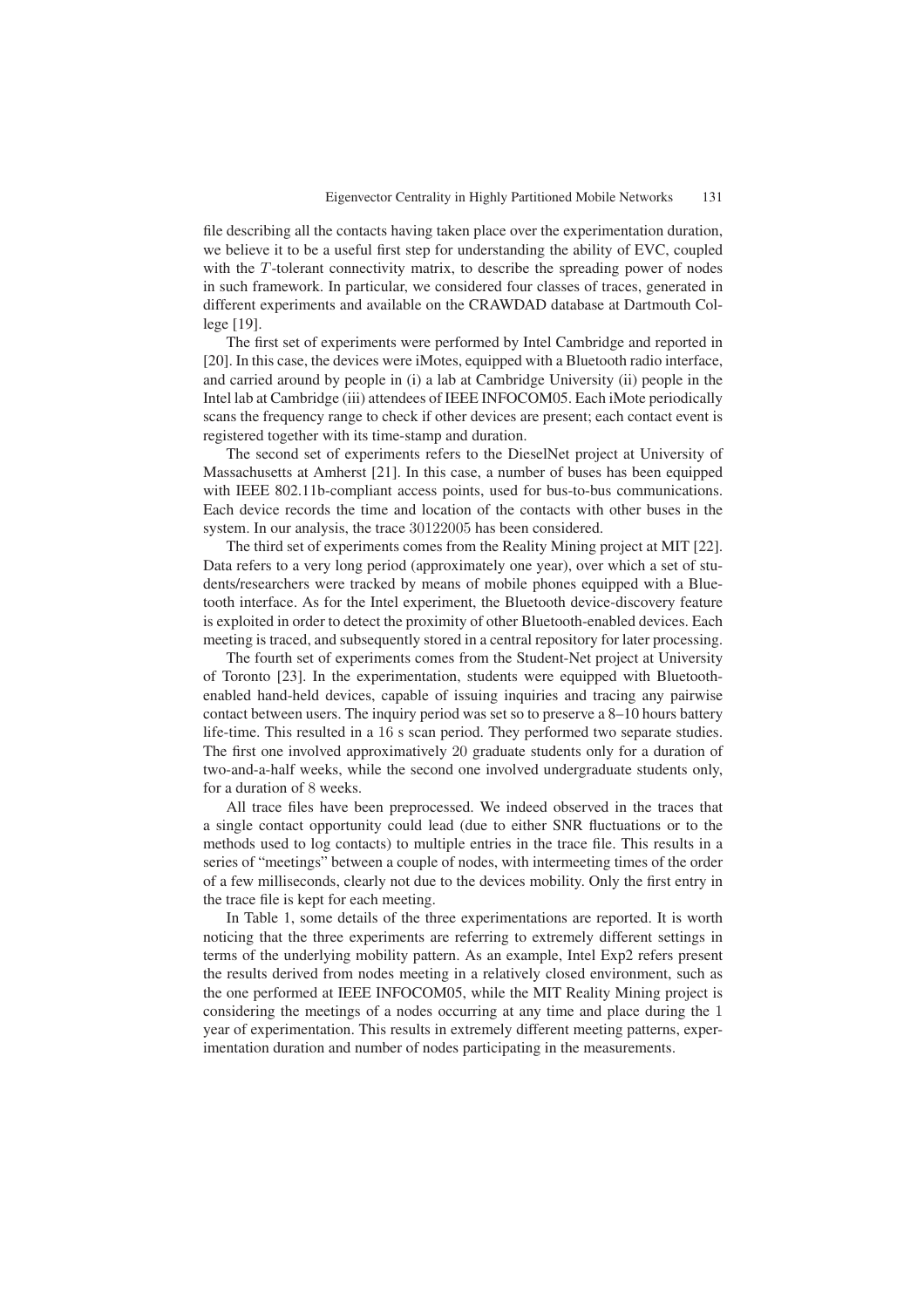| Trace                  | Number of | Measurement | Number of |
|------------------------|-----------|-------------|-----------|
|                        | Nodes     | Time(s)     | Records   |
| Intel Exp1             | 128       | 359190      | 2766      |
| Intel Exp2             | 223       | 522387      | 6732      |
| Intel Exp3             | 264       | 255168      | 28216     |
| <b>UMass</b>           | 22        | 83890       | 1504      |
| <b>Reality Mining</b>  | 2135      | 3167388     | 25000     |
| <b>STUDNEWT</b> Data 1 | 21        | 1371585     | 64160     |
| <b>STUDNEWT Data 2</b> | 23        | 3030076     | 14796     |

| <b>Table 1.</b> Traces details for the four sets of data considered |
|---------------------------------------------------------------------|
|---------------------------------------------------------------------|



Fig. 2.  $T$ -tolerant connectivity graph for various values of  $T$ , INTEL Exp3 trace

As a first example, in Fig. 2, we plotted the resulting T-tolerant connectivity graph for the Intel Exp3 trace, with four different choices of the T value. Each node is assigned a random position in the unit square, chosen accordingly to a uniform distribution. A link between any two nodes is drawn if and only if a contact between them was observed within the specified time window  $T$ . The values considered for T are 5, 500, 1000, 2500 seconds. Clearly, the specific connectivity graph evolution depends from the particular trace chosen. For the considered case, it can be observed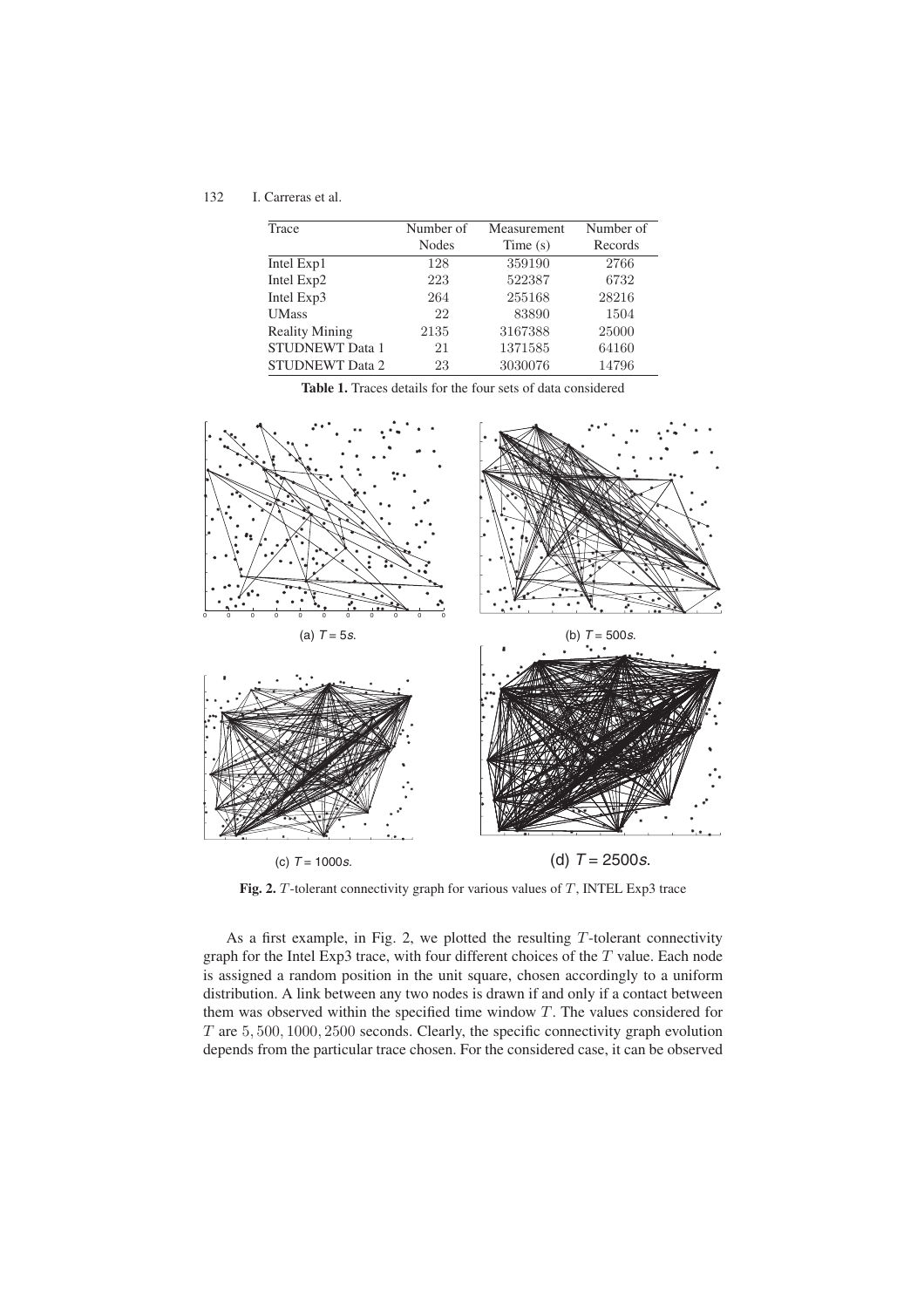that after 2500 seconds a significant number of nodes already experienced more than one meeting.

For all the datasets considered, we took  $T$  as the measurement times of the traces. It turned out, indeed, that taking long values of  $T$  does not impact the EVC analysis, at least for the traces we are considering.



Fig. 3. Eigenvector centrality in the case of the INTEL Exp1 trace



Fig. 4. Fraction of infected nodes over time, in the case of the INTEL Exp1 trace, and a variable *infecting* node

We started by considering both EVC and the spreading process as a function of the initiator (infecting) node. For all the experiments, we first computed the EVC, as detailed in Sec. 2. Then, we emulated the process of spreading (using the contacts in the corresponding trace file) starting from different "infecting" nodes. The infected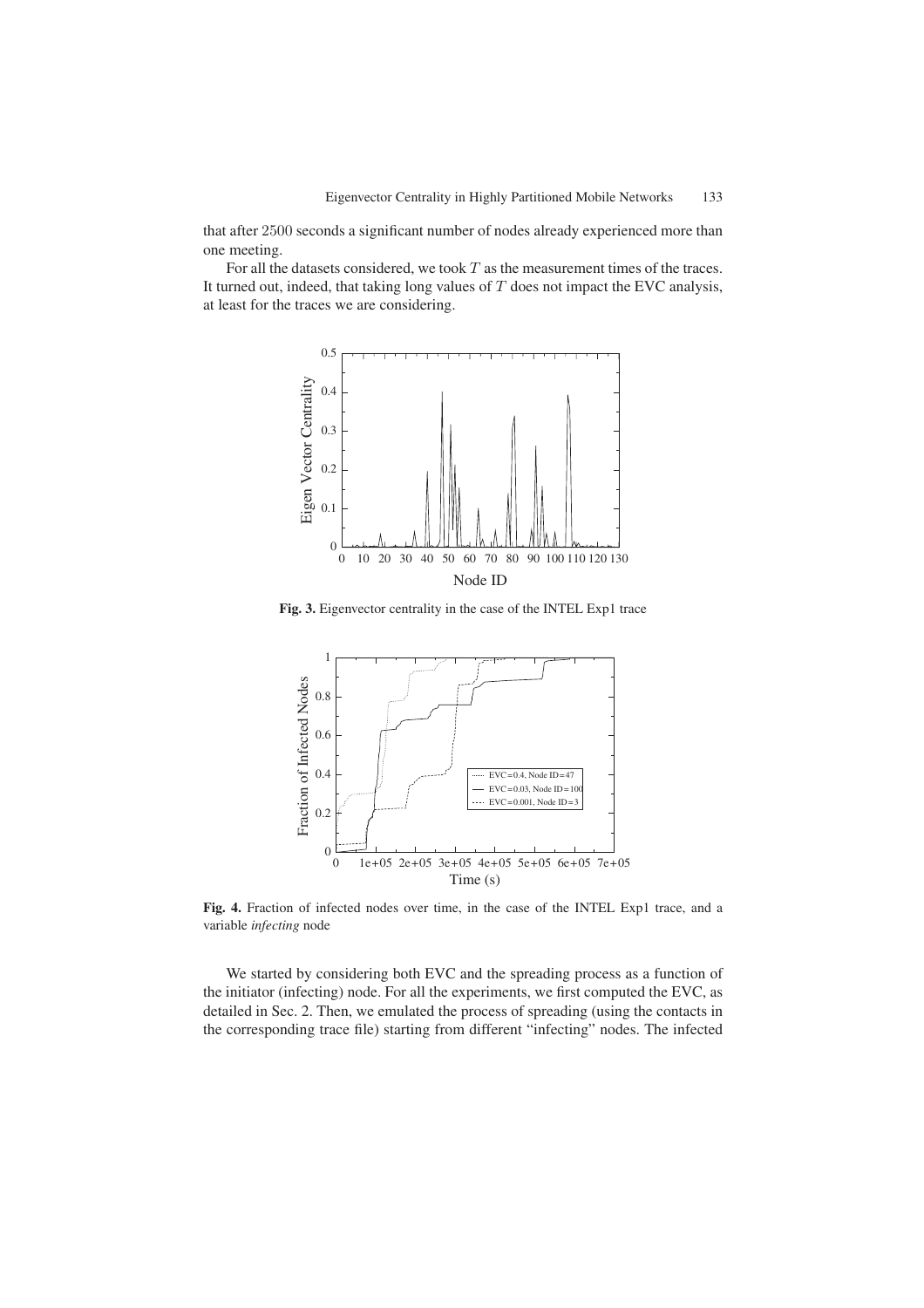process did not include any limitation in the number of copies each node could make or on the number of hops each message could traverse.

At time 0, one node is classified as "infected", and the remaining ones as "susceptible". Infected nodes spread the epidemics at any contact with susceptible ones. In order to avoid border effects due to the finiteness of the traces, traces were arranged in a cyclic fashion. The spreading process is considered concluded when all the nodes in the network are in the infected state.

In Fig. 3, we plotted the distribution of the EVC in the case of the Intel Exp1 trace, for the different nodes in the system. As it can be seen, the EVC is highly non-uniform, with nodes 1 and 9 presenting an EVC value far above the other nodes. In Fig. 4, we plotted the corresponding fraction of infected nodes vs. time for an epidemic starting from node 1 ( $EVC = 0.65$ ), node 12 ( $EVC = 0.03$ ) and node 7  $EVC = 0.142$ . As expected, the EVC turns out to give a significant measure of the ability of the node to initiate an epidemic. Please note, however, that the ability to spread an epidemics and the ability to initiate a spreading are, in general, different. Indeed, the choice of a given initiator node impacts mainly the first phase of the spreading process. For example, the curve corresponding to node 12 shows a sudden increase at about  $0.85 \cdot 10^5$  seconds, and a detailed trace analysis showed that this corresponds to the time instant it meets with node 1, the one with the largest EVC value.



Fig. 5. Eigenvector centrality in the case of the STUDNETW Data1 trace

Similarly, Fig. 5 depicts the EVC distribution in the case of the STUDENT-Net data1 experimentation. Also in this second case, the EVC is not distributed uniformly, meaning that is reasonable to expect a different capacity of the nodes to diffuse information. This is confirmed in Fig. 6, where it is possible a observe a different infection depending from the initiator node. In this case, the difference does not seem to be as pronounced as in the INTEL Exp 1 case. This is mostly due to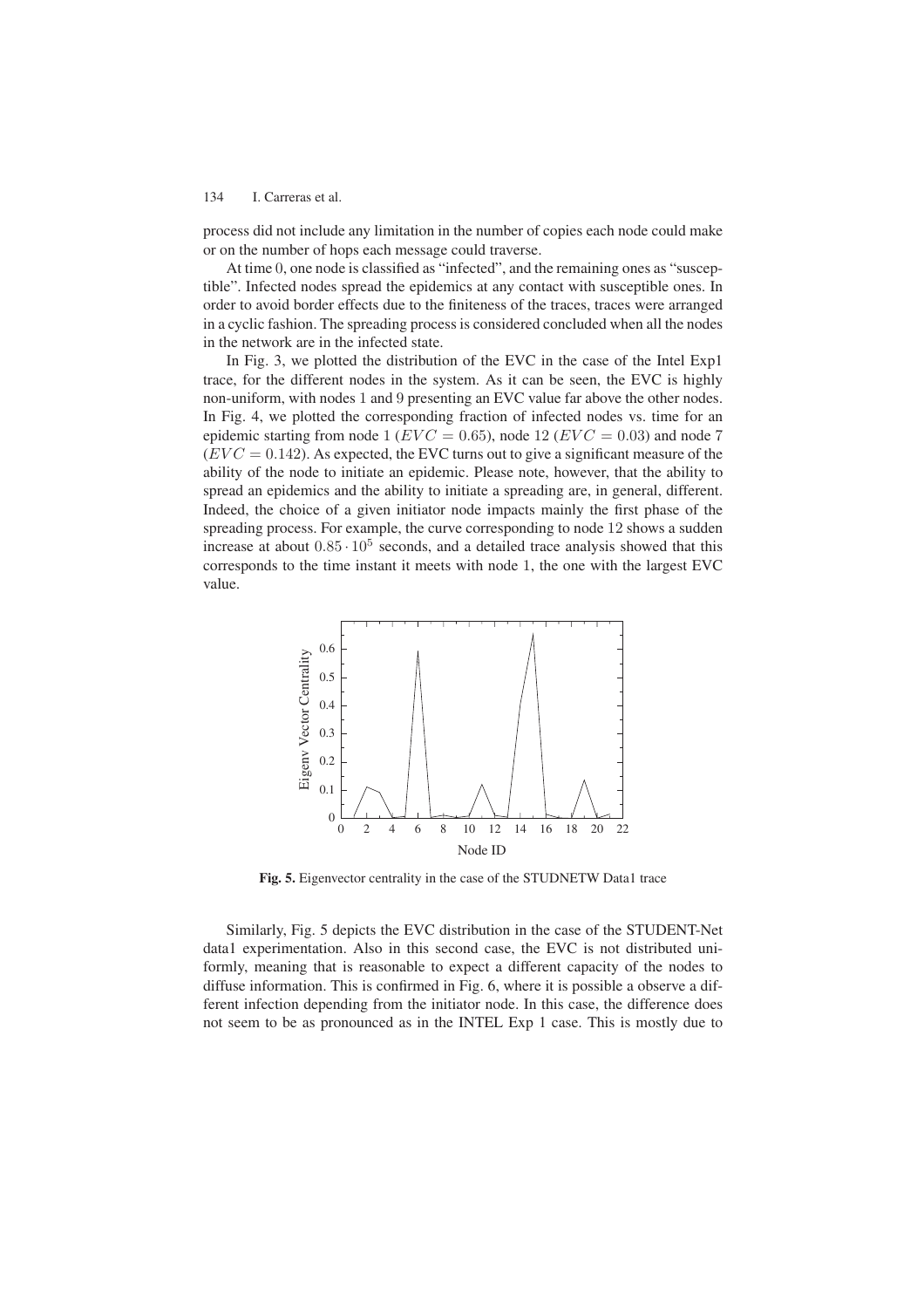

Fig. 6. Fraction of infected nodes over time, in the case of the STUDNETW Data 1 trace, and a variable *infecting* node

the limited number of nodes participating to the experimentation, and to the limited duration of the measurement.

The same analysis is applied to the Intel Exp2 trace, with the epidemics starting from nodes 3 ( $EVC = 0.66$ ), node 19 ( $EVC = 0.07$ ) and node 2 ( $EVC = 0.002$ ), respectively. The results are depicted in Fig. 7 and Fig. 8. Also in this case, centrality scores are highly non-uniform, and the graph shows that the choice of the infecting node has a remarkable impact on the speed at which an epidemic spreads in the system. As for the Intel Exp3 trace, node 25, characterized by a low EVC value, at time  $7 \cdot 10^4$  presents a sudden spreading increase derived from the meeting with a node with a high EVC value. It is also worth noticing that the time taken to infect the whole system seems to be not very sensitive to the EVC of the initiator node. We conjecture that such effect is due to the presence in the system of a low number of nodes which seldom meet other ones in the system, representing therefore a sort of "bottleneck" for the epidemics to spread the entire network.

We have then considered the traces from the UMASS DieselNet project experiment. Also for such case we evaluated the EVC on the whole trace duration (in this case, one day) and emulated the spreading process with different starting nodes. The results, in terms of eigenvector centrality and fraction of nodes infected with various initiator nodes, are reported in Fig. 9 and Fig. 10. It can be seen that the distribution is highly non-uniform, corresponding to a different ability of nodes to spread an epidemic in the system. Differently from other experiments, in the UMASS DieselNet trace the reported meetings occurred only among nodes participating to the experiment.<sup>6</sup> As a result, the meetings pattern shows a higher regularity, and the EVC distribution is more uniform, if compared with the Intel Exp1 and Intel Exp2 EVC analysis. Correspondingly, to higher values of EVC correspond a higher capability

<sup>6</sup> When leveraging on the Bluetooth device-discovery capabilities for reporting neighboring nodes, any Bluetooth-enabled device is reported.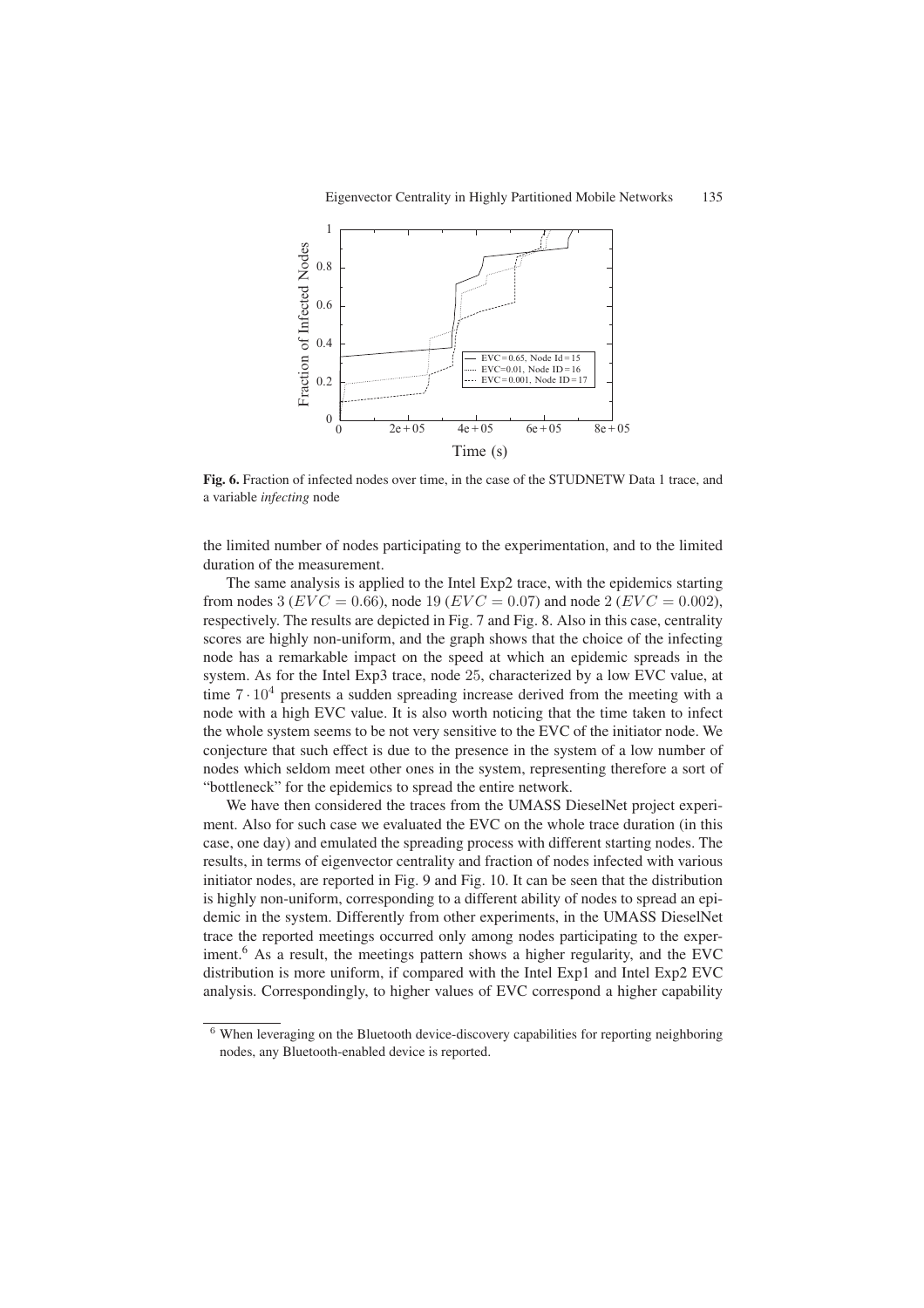of nodes both to initiate a spreading and to spread an epidemics. As an example, in Fig. 10 node 19 (EVC=0.5) not only presents the highest initial infection rate, but also infects the entire network in a short time, if compared with nodes with lower EVC values (i.e., node 2 and node 6).

In Fig. 11 and Fig. 12, the EVC and the spreading power analysis has been extended to the MIT Reality Mining experiment. Also in this case, the EVC distribution is highly non-uniform; this means that there is a large variation in spreading power among the nodes of the network. Node 3 presents the highest EVC value, and, correspondingly, a regular spreading pattern can be observed from Fig. 12. Conversely, node 22 presents an extremely low EVC score. This is reflected in an extremely low infection for the first  $5 \cdot 10^5$  seconds, and a sudden and extremely fast diffusion afterwards. This behavior can be easily explained with node 22 meeting a node characterized by an extremely large value of EVC. Also in this case the fact that the various curves tend to converge can be due to a small set of student in the experiment which tend to remain isolated from the rest of the network.



Fig. 7. Eigenvector centrality in the case of the INTEL Exp2 trace

The outcomes are different for the Intel Exp3 trace. Indeed, as it can be seen from the EVC, plotted in Fig. 13, just a fraction of the nodes in the system shows a non-negligible level of interactions. This can be due to the fact that all contacts with Bluetooth-enabled devices are recorded, not just with the other people in the experiment. A large fraction of the nodes appear for a limited number of times in the traces (in most cases, actually just once). The result is that the dependence on the EVC of the initiating node is only partial, in that it is valuable only for the nodes "truly" in the system. The other nodes appear mostly just once in the traces, so they cannot be infected until the very only meeting happens. For this reason, we decided not to report the graph of the fraction of infected nodes.

From all the considered real world deployments, we can reasonably conclude that the EVC analysis, applied to the T-tolerant connectivity matrix, returns meaningful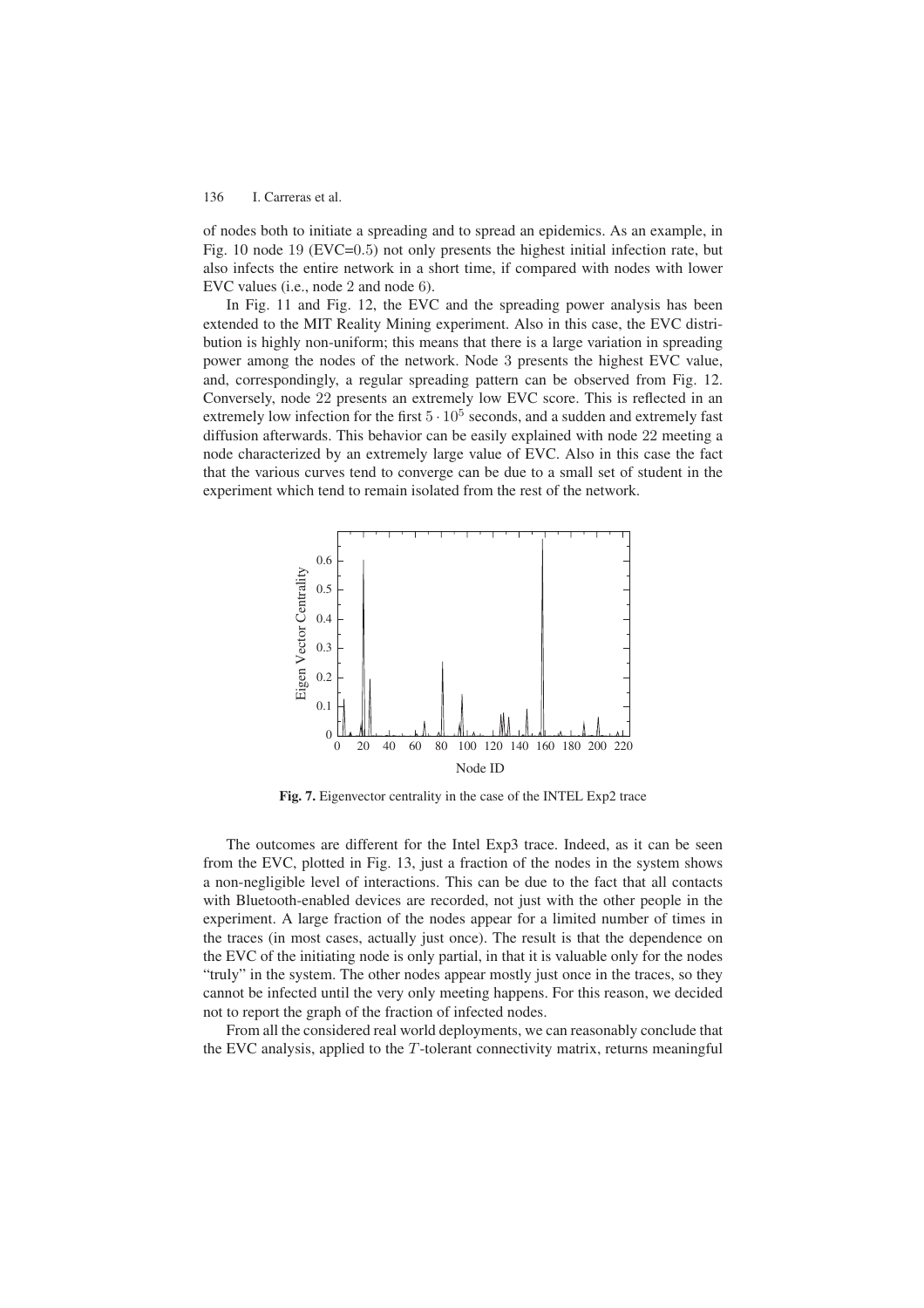

Fig. 8. Fraction of infected nodes over time, in the case of the INTEL Exp2 trace, and a variable *infecting* node



Fig. 9. EVCentrality in the case of the UMASS trace

performance metrics for assessing the ability of nodes to spread epidemics within a mobile disconnected network. The impact of such metric on the actual epidemics spreading pattern depends on the particular scenario considered. There might be cases in which nodes are able to infect the entire system in very short time, while in other circumstances a node with a large EVC may initiate a spreading process which, after a fast initial ramp-up, takes very long times to reach all nodes. The rationale underpinning this behavior resides in the level of partition of the network. Nodes meeting on a more regular basis contribute to the initial boost of the spreading process, while nodes meeting only rarely (or only once) are responsible for the heavy tail of the epidemic spreading process. The EVC value of the initiator node impacts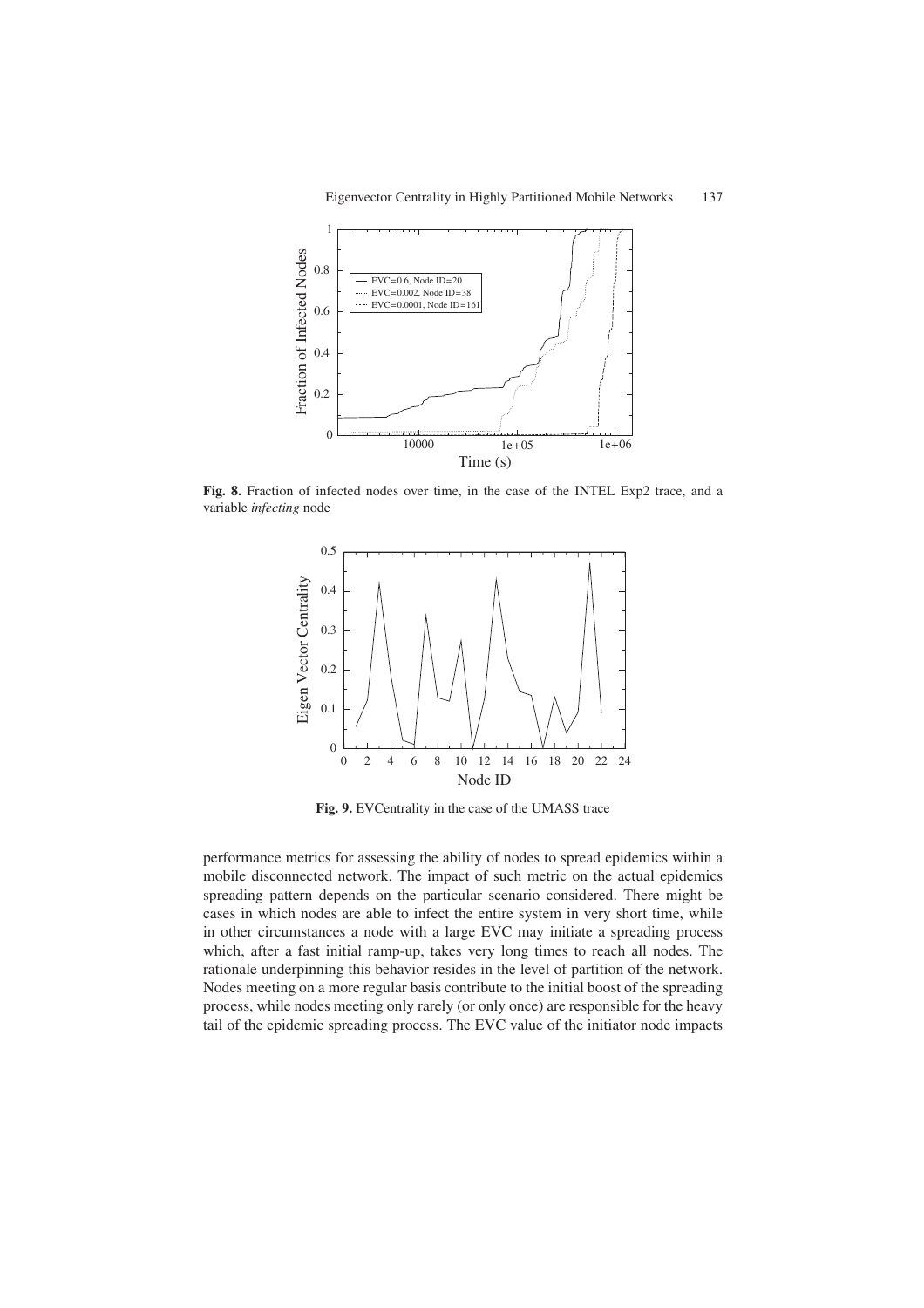

Fig. 10. Percentage of infected nodes over time, in the case of the UMASS trace, and a variable *infecting* node

mostly the initial part of the spreading, and only partially the subsequent spreading of messages in the system.

#### Region Analysis

In the following, a simplified region analysis is performed for the data set corresponding to the case of the UMass DieselNet project trace, with a time window of 8000 seconds. By following the steepest ascent rule [9] an ancestor is iteratively assigned to each node, until a local maximum is reached. The local maximum corresponds to a *centre* of the region [9]. From the conducted analysis, the network results to be partitioned in 2 distinct regions, node 1 being the centre of the first region with a EVC of 0.3822, and node 10 of the second one with an EVC of 0.5537. The first region consists of a total of two nodes, whereas the latter region consists of 13 nodes.

In Fig. 14, the resulting graph is depicted, with the corresponding EVC values. Region centres are depicted with larger circles; the nodes belonging to the region of node 10 are gridded, while the ones belonging to the region of node 1 are plotted in black. As can be seen from the figure, centre nodes are characterized by a high connectivity degree. Further, note that the two centres are not directly connected. (They cannot be, since each one is a local maximum of the EVC.) Thus, any path between the two centres has to go through another node which bridges the two regions.

Finally, in Fig. 15 and Fig. 16, the effect of the regions centre is highlighted in the case the UMass DieselNet project trace, with a time window of 8000 seconds. In Fig. 15, node 3 is starting the epidemics spreading. When node 10 becomes infected, it is possible to observe a significant boost in the spreading process. This effect is even more evident when the epidemics spreading reaches nodes 1: in less than 5000 seconds the remaining nodes of the network are infected. This is due to the wellconnectedness of the region centre nodes. It is possible to observe a similar behavior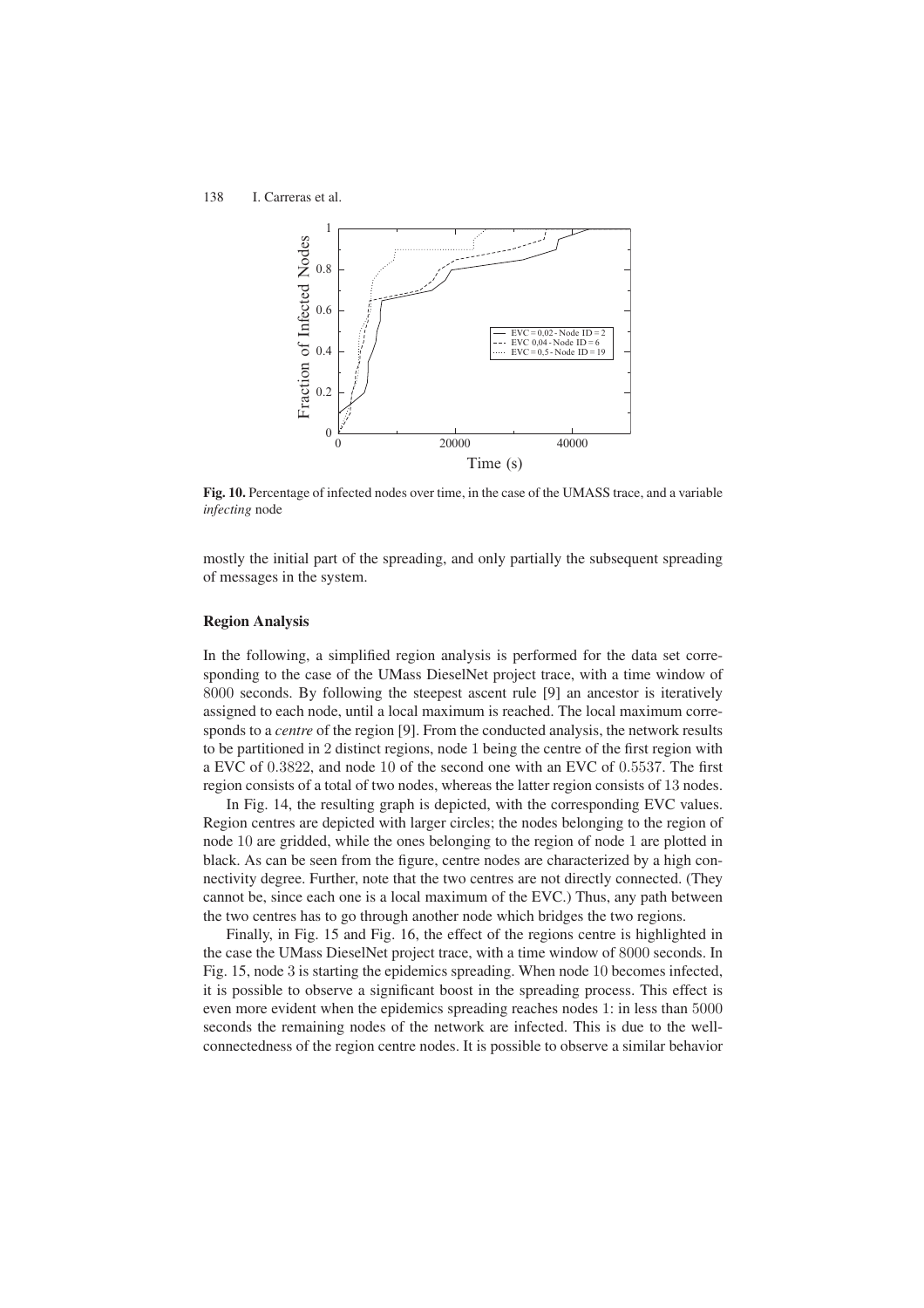

Fig. 11. Eigenvector centrality in the case of the MIT trace



Fig. 12. Percentage of infected nodes over time, in the case of the MIT trace, and a variable *infecting* node

in Fig. 16, where node 2 is the node initiating the epidemics spreading. Node 2 belongs to the region of node 1, and, therefore, node 1 is infected before node 10 (as opposed to the previous case).

The region analysis has been applied to a variety of traces. We took a set of 6 traces, and considered for each of them two cases. In the first one, we used the whole trace, whereas in the second one we limited the analysis to only the first half of the records. This corresponds to choosing two different values of  $T$ . The results are summarized in Table 2. Some interesting remarks can be inferred from the results therein. First, all traces whose analysis was limited to the first half of the records returned a disconnected (highly partitioned) graph. On the other hand, all full trace files lead to a connected system. This emphasizes the importance of a correct choice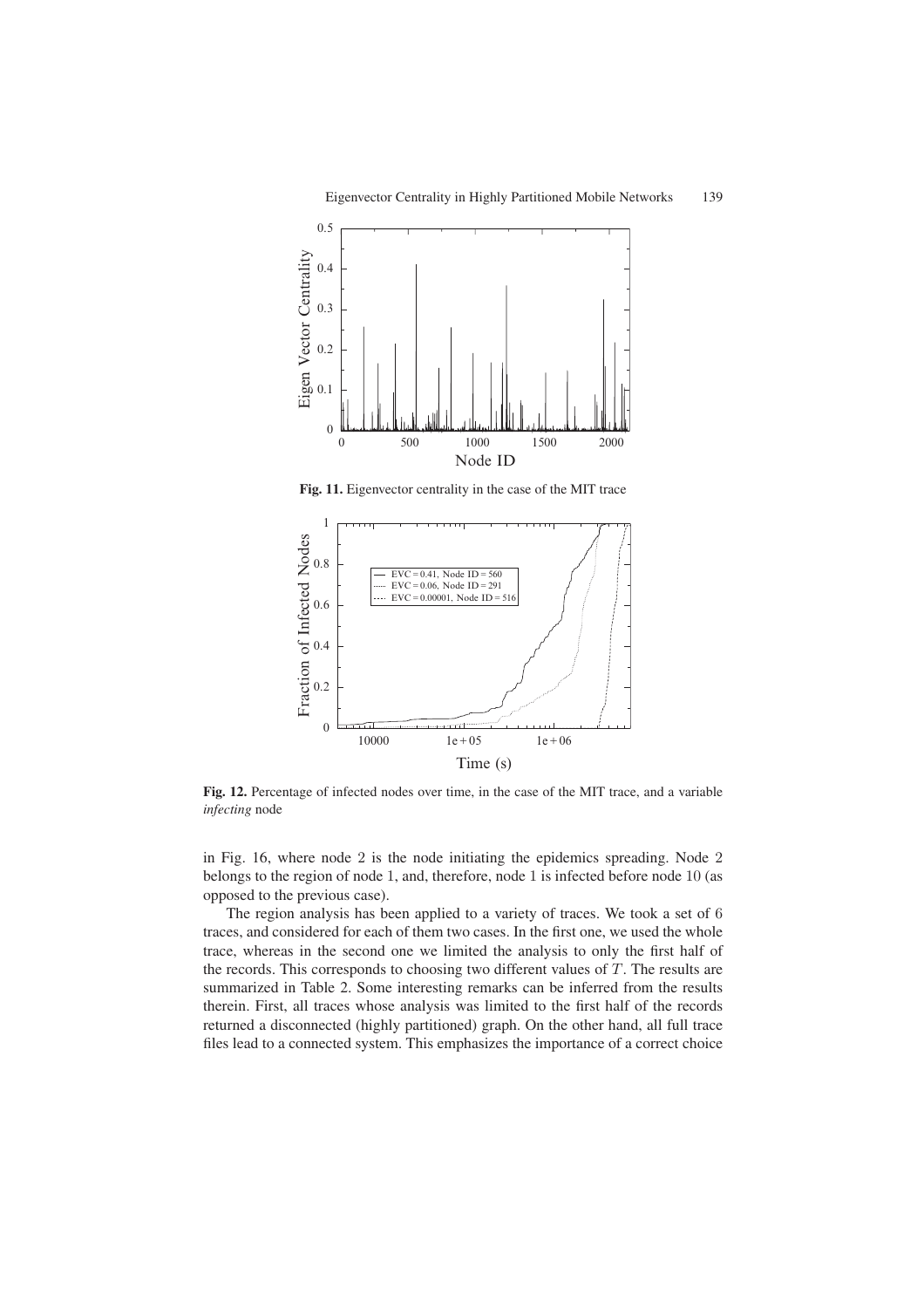

Fig. 13. Eigenvector Centrality in the case of the INTEL Exp3 trace



Fig. 14. Region analysis in the case of the UMASS trace, and time window of 8000 seconds

of the parameter  $T$ , which plays a key role in ensuring that the EVC analysis returns meaningful results. Second, all full traces returned a single region. We conjecture that such result is due to the fact that all experiments targeted rather homogeneous scenarios (people in a lab, attendees at a conference, student in one class, buses in a town etc.), where nodes tend naturally to form one single cluster. It remains therefore still an open issue to understand what the results of such analysis could be when applied to a real-world deployment, not limited to the simple experiments we considered in this chapter.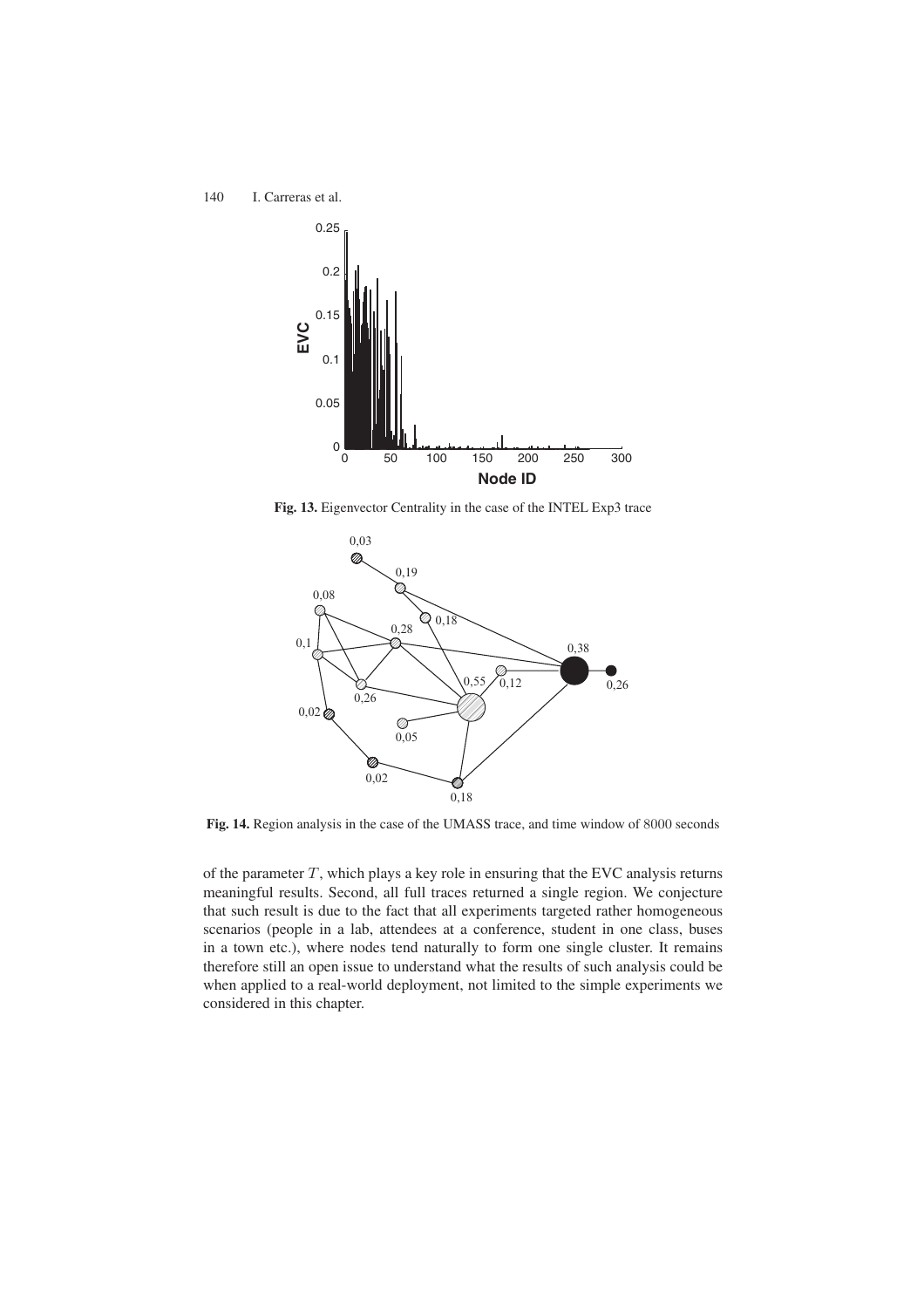

Eigenvector Centrality in Highly Partitioned Mobile Networks 141

Fig. 15. Fraction of infected nodes, with a time window of 8000 seconds, and node 3 starting the epidemics spreading



Fig. 16. Fraction of infected nodes, with a time window of 8000 seconds, and node 2 starting the epidemics spreading

# 5 Conclusions & Open Issues

In this chapter we have addressed the problem of enhancing forwarding mechanisms in disconnected wireless networks with information concerning the "fitness" of the nodes, understood as a measure of their ability to spread epidemics. The reason for such a study comes from the observation that, in the case of highly partitioned mobile networks, information can be diffused system-wide only by opportunistically exploiting the contacts among nodes, and some form of epidemic forwarding is necessary to achieve such purpose.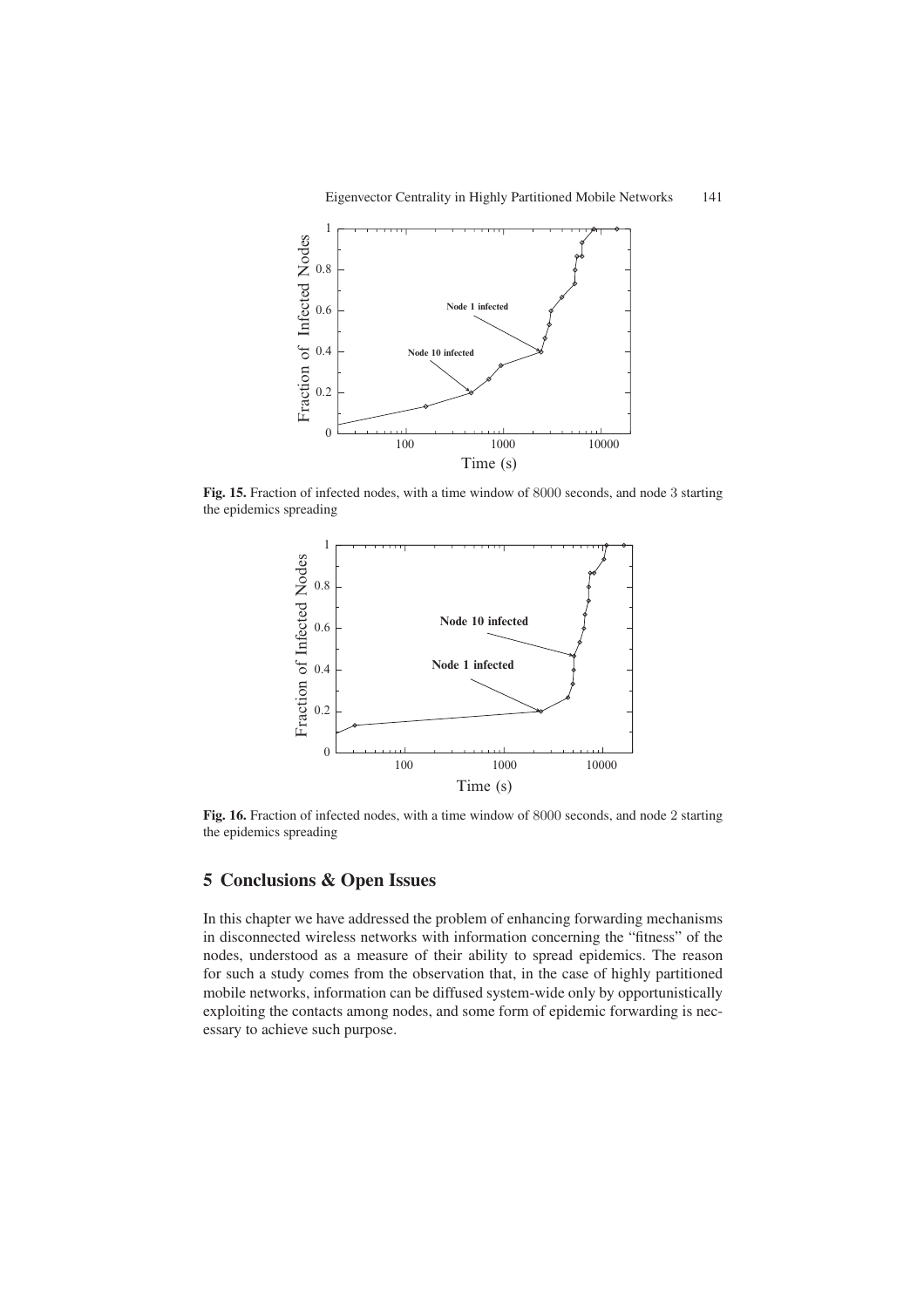| Trace                 |     | Number of Regions Connected Connected Components |
|-----------------------|-----|--------------------------------------------------|
| INTEL Exp1 (full)     |     |                                                  |
| INTEL Exp1 (half)     | 25  | 25                                               |
| INTEL Exp2 (full)     |     |                                                  |
| INTEL Exp2 (half)     | 117 | 117                                              |
| INTEL Exp3 (full)     |     |                                                  |
| INTEL Exp3 (half)     | 92  | 92                                               |
| MIT (full)            |     |                                                  |
| MIT (half)            | 389 | 389                                              |
| STUDNETW Data1 (full) |     |                                                  |
| STUDNETW Data1 (half) |     |                                                  |
| STUDNETW Data2 (full) |     |                                                  |
| STUDNETW Data2 (half) |     |                                                  |
| UMASS 2072005 (full)  |     |                                                  |
| UMASS 2072005 (half)  |     |                                                  |

Table 2. Results of the region analysis for various trace files

Based on earlier work addressing the problem of understanding the spread of epidemics in static wired networks, we identified the EVC as a suitable metric. The T-tolerant connectivity matrix concept was introduced as a mean to enable the application of the EVC analysis to the disconnected wireless scenario under study.

The resulting method has been applied to a wide range of trace files, coming from real deployments of delay-tolerant networks. The results reported show that the EVC, coupled with the  $T$ -tolerant connectivity matrix, is able to provide a good understanding of the ability of nodes in such systems to spread information on a network-wide scale.

It is not obvious that the EVC approach—which works well for networks with a fixed topology—should also work well when applied, via use of the T-tolerant connectivity matrix, to a dynamic network. We recall the discussion around Figure 1, where we showed that the use of the connectivity matrix can imply the existence of transmission possibilities which in fact do not exist in the true, dynamic network. So we ask, why do we find such a good correspondence between the predictions of the static EVC picture and the true epidemic simulations?

We believe that the answer lies in the fact that, for these traces, many pairs of nodes meet repeatedly. We note, for example, that, if  $A$  and  $B$  meet repeatedly in the course of the experiment depicted in Figure 1, then the communication paths shown on the right hand side (from the connectivity matrix) will also in fact exist in the true, dynamic, network. That is, repeated meetings eliminate most or all of the artifactual errors introduced by forming the connectivity matrix.

Furthermore, we note that we give most weight in the connectivity matrix to links which involve repeated meetings. Conversely, links involving only a single meeting—which is thus never repeated in the course of the trace—receive the lowest possible nonzero weight in the connectivity matrix. Hence, our approach gives most weight to node pairs which meet repeatedly; and our EVC analysis works best when such pairs dominate the analysis. Thus we get a consistent picture of why the EVC analysis can work well for such dynamic networks.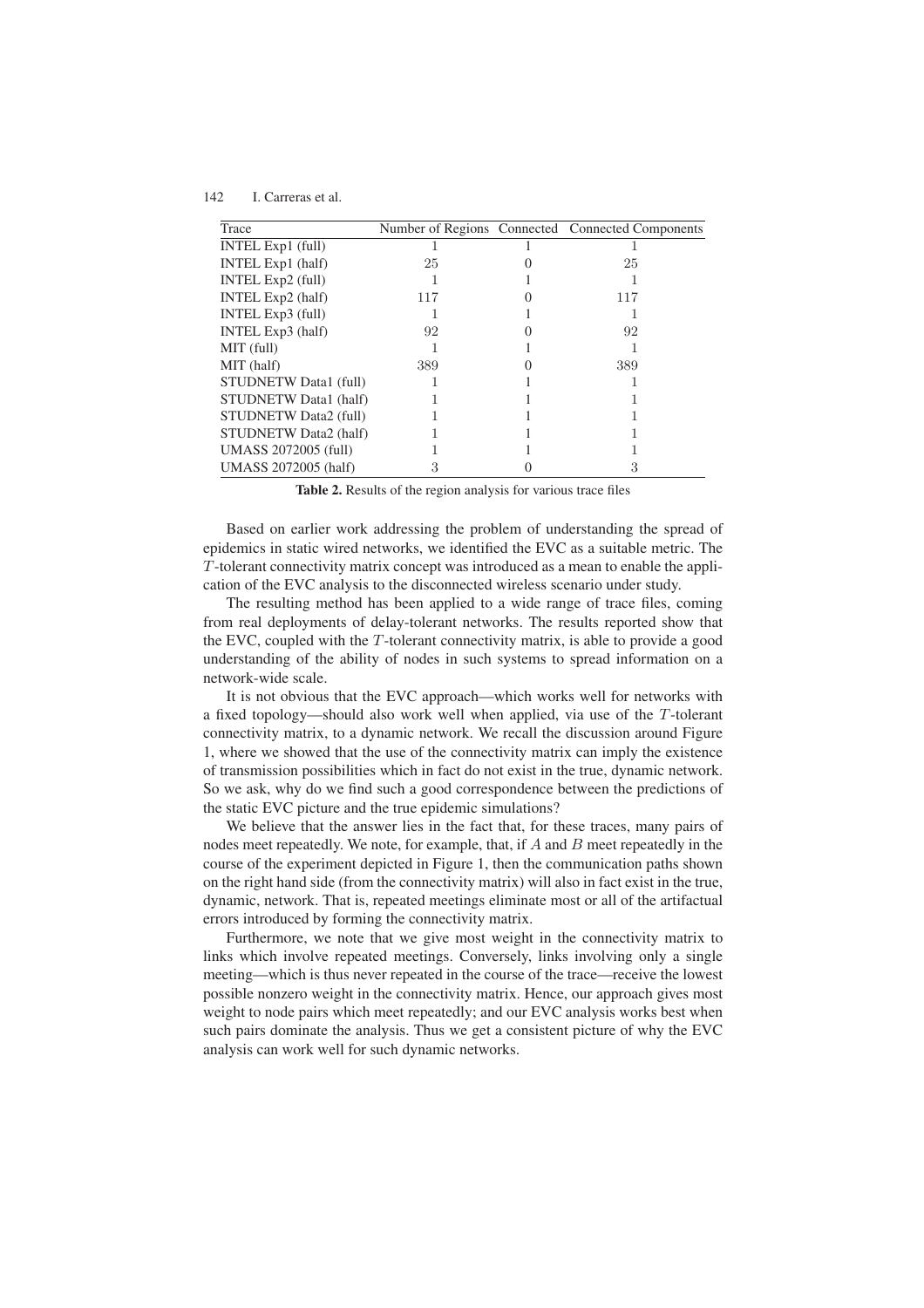While the results presented in this chapter show that EVC has the potential for enhancing existing forwarding protocols proposed for disconnected wireless networks, many open issues are still present. The first one is concerned with the possibility of computing on-line the EVC in a distributed fashion. While this problem has been tackled in [3], the application to the present scenario is not straightforward. Each node could indeed well count the meetings having taken place (over a time interval  $T$ ) with other nodes; this would give each node its own row (= column) of the T-tolerant connectivity matrix. With this information, each node could also exchange its current EVC value with those nodes it meets. We recall from [3] that a distributed EVC calculation needs two things: (i) iterated weight passing (taking also into account link weights), and (ii) periodic normalization of the weight vector (which otherwise grows to infinity). Now we see that operation (i) is possible for such a dynamic net. The problem is then (ii).

Normally, one wishes to rescale the weight vector by dividing by a local estimate of the eigenvalue. In [3], a method is given for finding this estimate. This method assumes however constant connectivity, so that it can converge much faster than the slower, weight passing operation. Here we study networks which do not have such constant connectivity. Hence we consider other approaches.

- Each node can simply use the *sum* of its link weights as an estimate of its centrality. This is equivalent to a single iteration of the EVC power method (starting from a uniform start vector). For cases where the power method converges rapidly, this may be a good estimate of the true EVC; and in any case, it represents useful and easily accessible information.
- Two iterations are also possible. That is, each node gets (after enough meetings) the one-iteration estimates (column sums) for all of its neighbors, multiplies these by the corresponding link weights, and takes the sum of these, over all neighbors, as its two-iteration estimate.
- We see from considering one and two iterations that, in principle, any finite number  $n$  of iterations may be managed (with a corresponding cost in storage, signalling, and clock time needed). Each estimate, when finally obtained by a node, must simply be stored, labelled (by its iteration number), and passed on (when the opportunity arises). Thus, in real-world networks, we can imagine that  $n > 2$ can be practical, giving a good, or even very good, approximation to the true EVC—*without* the need to ever estimate the global eigenvalue  $\lambda_{max}$ .

We see from the above that a reasonable estimate of the EVC may be obtained by dynamic networks of the type we study here. An implicit precondition for this idea to work is that the nodes' pattern of movements and meetings must be reasonably stable and repetitive. The reason for this is that (a) the nodes need a 'startup' time  $T$ to obtain estimates of the link weights; (b) the nodes then need some time (depending on the desired iteration number  $n$ ) to compute the centrality estimates based on the stored connectivity matrix; and (c) if the pattern of meetings has *changed* significantly since the startup time, then the answer will cease to be valid. In other words, the mobility pattern must be, in some statistical sense, stable over a time scale which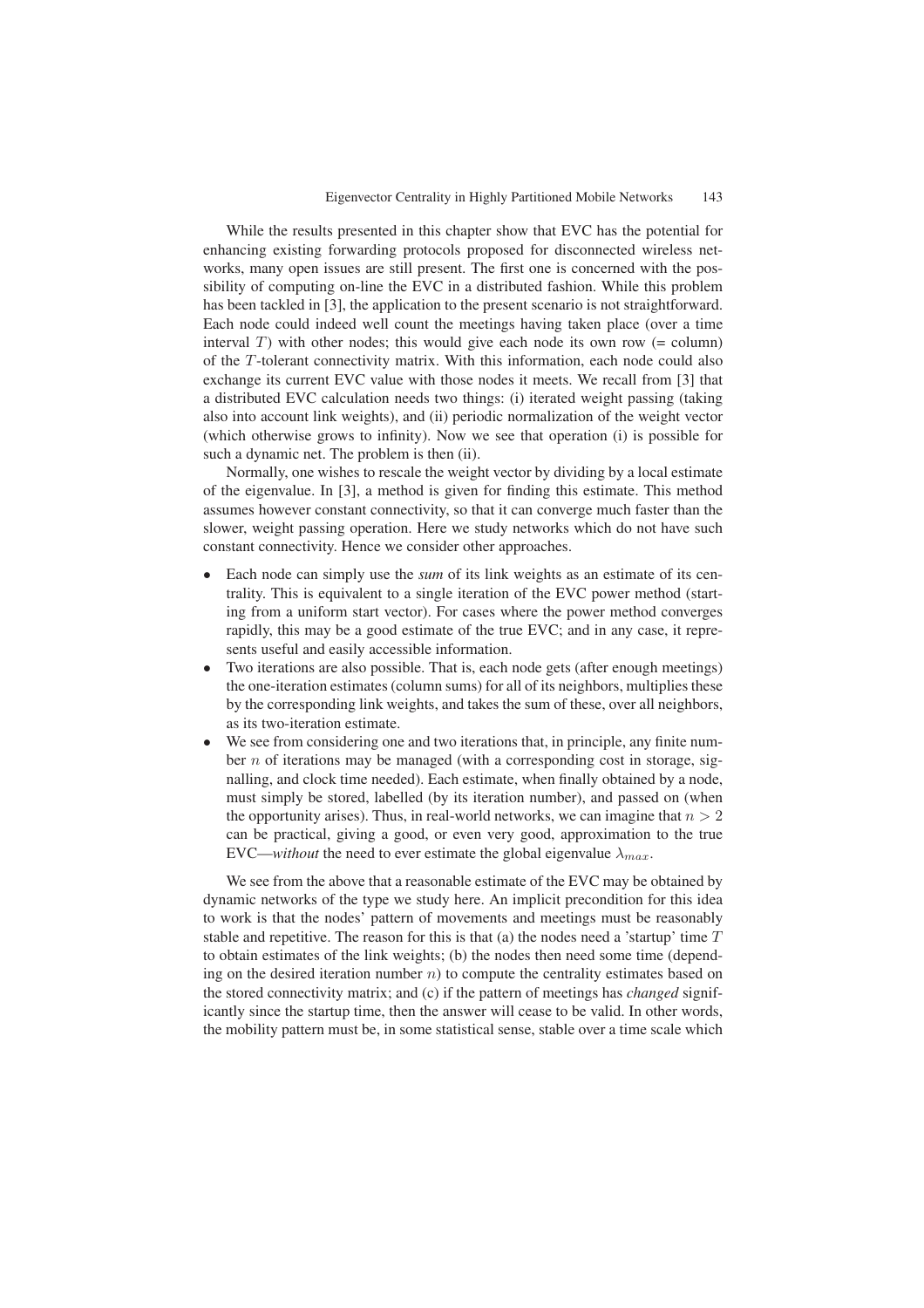is considerably longer than the time needed to compute the EVC estimates—which is, roughly,  $O(n \times T)$ .

If this precondition is not even met for  $n = 1$ , we see no way for such a network to compute, using its own meetings, any reasonable EVC estimate. However, any network with this degree of dynamism will in fact render invalid the use of the T-tolerant connectivity matrix. We note that we get some indication of repetitive movement from the good results we have found in this paper; but of course this question must be studied more carefully, by examining the traces in detail. We also leave for future work the problem of how the network itself can discover which  $n$  (if any) is appropriate to its own mobility patterns.

Finally, it remains also to devise how such a metric — whatever way it gets computed — can be effectively used for enhancing the performance of epidemicsstyle forwarding mechanisms for disconnected wireless networks. The knowledge of the fitness value of the encounters represents indeed additional information which could be used to optimize the performance of the system. While it is easy to introduce simple techniques for making use of such knowledge, it is nonetheless unclear at the moment what could be the optimal way of exploiting it for optimizing the system performance.

# Acknowledgments

The work of I. Carreras and D. Miorandi has been partially supported by the European Commission within the framework of the BIONETS project IST-FET-SAC-FP6-027748, www.bionets.eu. The work of G. Canright and K. Engø-Monsen was partially supported by the Future and Emerging Technologies unit of the European Commission through Project DELIS (IST-2002-001907).

# References

- 1. A. A. Hanbali, P. Nain, and E. Altman, "Performance of two-hop relay routing protocol with limited packet lifetime," in *Proc. of ValueTools*, Pisa, Italy, 2006.
- 2. X. Zhang, G. Neglia, J. Kurose, and D. Towsley, "Performance modeling of epidemic routing," in *Proc. of Networking*, 2006.
- 3. G. Canright, K. Engø-Monsen, , and M. Jelasity, "Efficient and robust fully distributed power method with an application to link analysis," Department of Computer Science, University of Bologna, Tech. Rep. UBLCS-2005-17, 2005. [Online]. Available: http: //www.cs.unibo.it/bison/publications/2005-17.pdf
- 4. V. Cerf, S. Burleigh, A. Hooke, L. Torgerson, R. Durst, K. Scott, K. Fall, and H. Weiss, "Delay-tolerant network architecture," 2005, iETF Internet Draft. [Online]. Available: http://www.dtnrg.org/wiki
- 5. K. Fall, "A delay-tolerant network architecture for challenged Internets," in *Proc. of ACM SIGCOMM*, Karlsruhe, DE, 2003.
- 6. A. Khelil, C. Becker, J. Tian, and K. Rothermel, "An epidemic model for information diffusion in manets," in *Proc. of ACM MSWiM*, 2002.